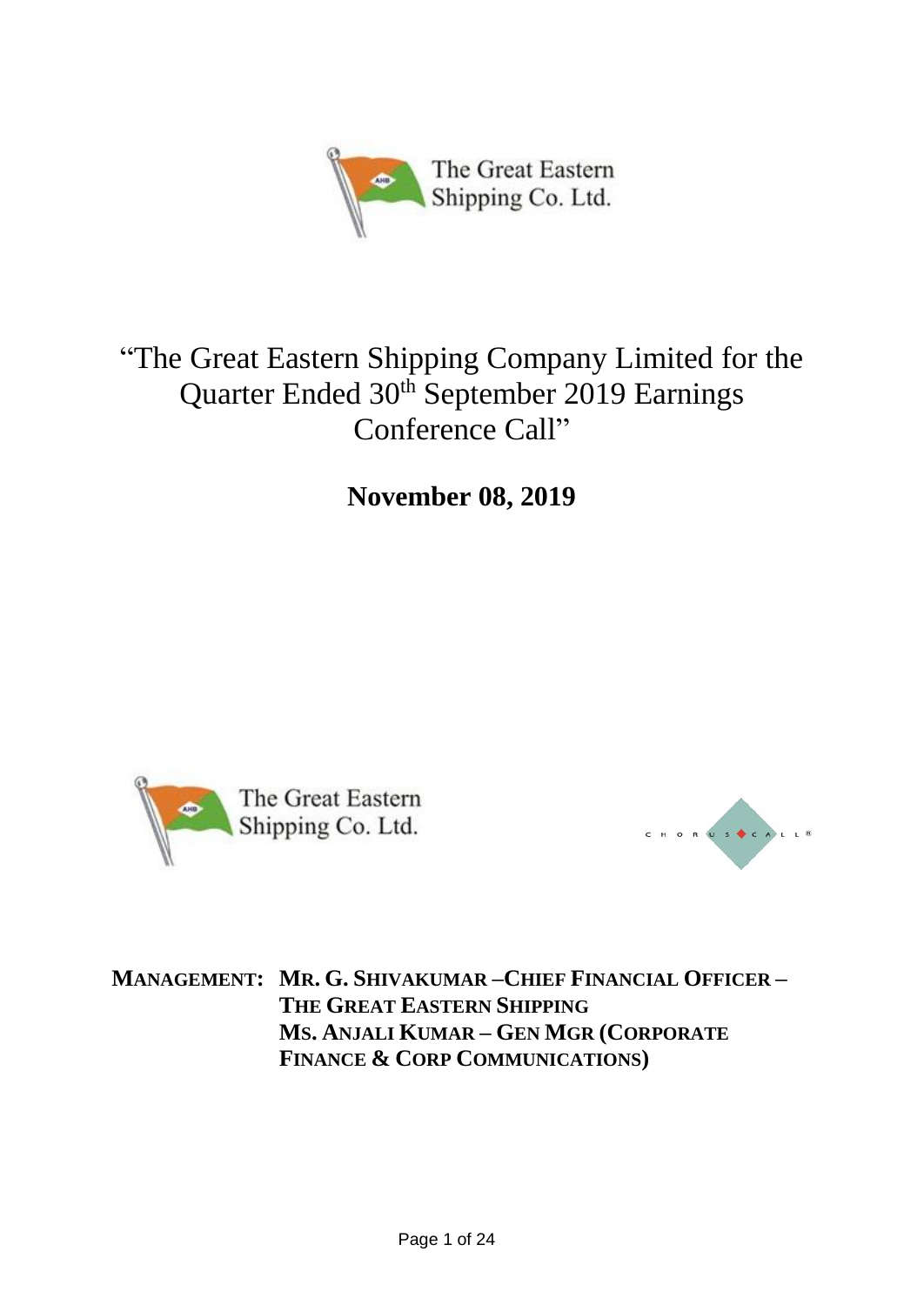

| <b>Moderator:</b> | Good Evening, Ladies and Gentlemen. Thank you for standing by. Welcome to GE Shipping<br>Earnings Call on declaration of its financial results for the quarter ended September $30th$ , 2019.<br>At this moment, all participant lines will be in the listen-only mode later we will conduct a<br>question and answer session. At that time if you have a question please press '*' and '1'. I now<br>hand the conference over to Ms. Anjali Kumar – Head of Corporate Communications at the<br>Great Eastern Shipping Company Limited to start the proceedings. Thank you and over to you,<br>ma'am. |
|-------------------|-------------------------------------------------------------------------------------------------------------------------------------------------------------------------------------------------------------------------------------------------------------------------------------------------------------------------------------------------------------------------------------------------------------------------------------------------------------------------------------------------------------------------------------------------------------------------------------------------------|
| Anjali Kumar:     | Good Afternoon, Ladies and Gentlemen and very warm welcome to you for our O2 FY20<br>Conference call. We have already sent the results to the stock exchange quite some time back<br>and also meantime hoping that all of you would be in possession of it. Without much ado, let me<br>just hand over the call to our CFO who will take you through the significant happenings for the<br>quarter and followed by O&A after that.                                                                                                                                                                    |
| G. Shivakumar:    | Good afternoon everyone and welcome to the Results Conference Call for Q2 FY20. Let us look<br>at what the markets did in the last quarter. First looking at the tanker market:                                                                                                                                                                                                                                                                                                                                                                                                                       |
|                   | While the tanker market was not at very strong levels in H1 FY20, it was much better than in<br>the corresponding period last year which you will probably remember was the weakest patch<br>that we had seen in many years. As you can see in our press release our average TCY for the                                                                                                                                                                                                                                                                                                              |

crude tankers were around 16,000-16,500 in Q2 up marginally from 14,800 in Q1 FY20 and probably from 11,000 in H1 FY19. Product tanker TCY were up very marginally on a sequential basis, but much more up on corresponding half year basis.

LPG carriers are up sharply though not as much as a spot markets because most of our ships were on time charter and -in dry bulk again the news was that the BDI recovered from the extreme lows which we saw in Q4 FY19 and moved up very smartly to more than \$35,000 for the Capesize bulk carriers.

Within the quarter itself, the crude tankers did much better in September than they did in July and August where the market was showing a strengthening trend even before we had the runaway market that we saw for a couple of weeks in October. We will come to that later.

With regard to currency, the rupee depreciated about 2.5% during the quarter and it had the usual negative impact on our P&L due to revaluation of our dollar loans and swaps. The values of ships both bulkers and tankers remain more or less flat during the quarter ended September and remember this was before the crude tanker freight rates spike of October. As a result of the rupee depreciation and cash flows from the business, the standalone NAV moved up by about Rs. 10 per share during the quarter to about Rs. 393 a share.

In the offshore business the improvement in utilization and day rates are not reflecting in asset prices or even in sentiment and we can see that in the stocks of various listed offshore players.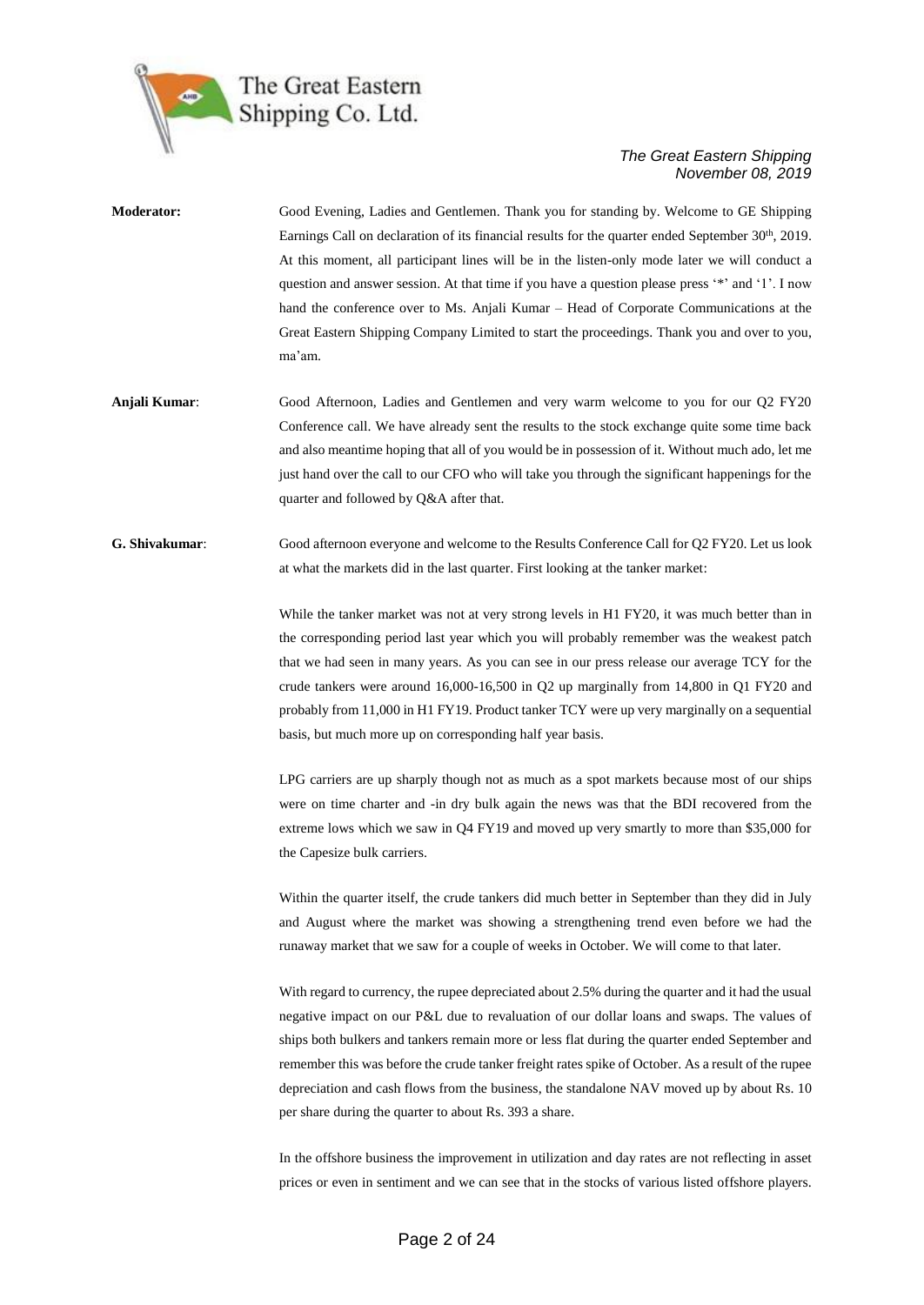

The sentiment for investment is quite poor as a result broker valuation have marked down rigs by about \$10 million each. As a result the consolidated NAVs stays in the range of 447 to 472 because that impact of those downward valuations of the rigs has offset the impact of the shipping NAV improvement.

As a result of the crude tankers freight rates spiking in October, it is expected that crude tanker values have probably gone up, but there have not been many transactions since the market is in a state of flux.

Now coming to the fundamentals which drove the market during the quarter and in fact the same probably holds true for the six months and the first nine months of this calendar year as well:

Oil demand has been very weak in H1 FY20. Oil demand was expected to have been flat to marginally lower reflecting the weak patch the global economy is going through. So the crude trade actually fell. Refinery runs in the first quarter were pretty low. They were expected to have stayed low during the second quarter though they improved a little bit in Q2 over Q1, but still at pretty low levels compared to a year ago number. As a result the crude tanker trade actually had negative growth on a ton basis and of course, then in September you also had the Saudi Aramco attack at Abqaiq field which took out quite a few cargoes from the market. Despite that it is surprising that the crude tanker market was reasonably firm and much better than the previous year.

Ships supply for crude tankers grew by about 4.5% during the nine month period which was expected. Even at this time last year we were saying that supply is going to be a concern at least for the first half of 2019 and it did grow in fact. Scrapping was lower than we expected because most people were fairly positive on the IMO 2020 impact on the tanker markets and were very reluctant to scrap tankers especially crude tankers.

Scrubber retrofitting which was expected to happen in the last quarter has probably got postponed as a result of the strong market and it will come in later, probably in Q1 and Q2 of calendar year 2020.

Looking at the product tanker fleet, it grew by relatively modest 2.5% to 3% during the period, but again trade growth was quite weak. Very weak light distillate product demand that is gasoline and naphtha and that along with a lot of refinery maintenance resulted in poor trade growth for product tankers as a result they were not very strong.

In October when the spike happened for crude tanker rates, we also saw for a very short period probably couple of days a big spike in product tanker rates, especially the large product tankers - the LR2s and LRS1s, but it lasted for a very short while. Some of that probably is also a result of some switching of LR2s to the dirty trade because they can also trade as Aframaxes and carry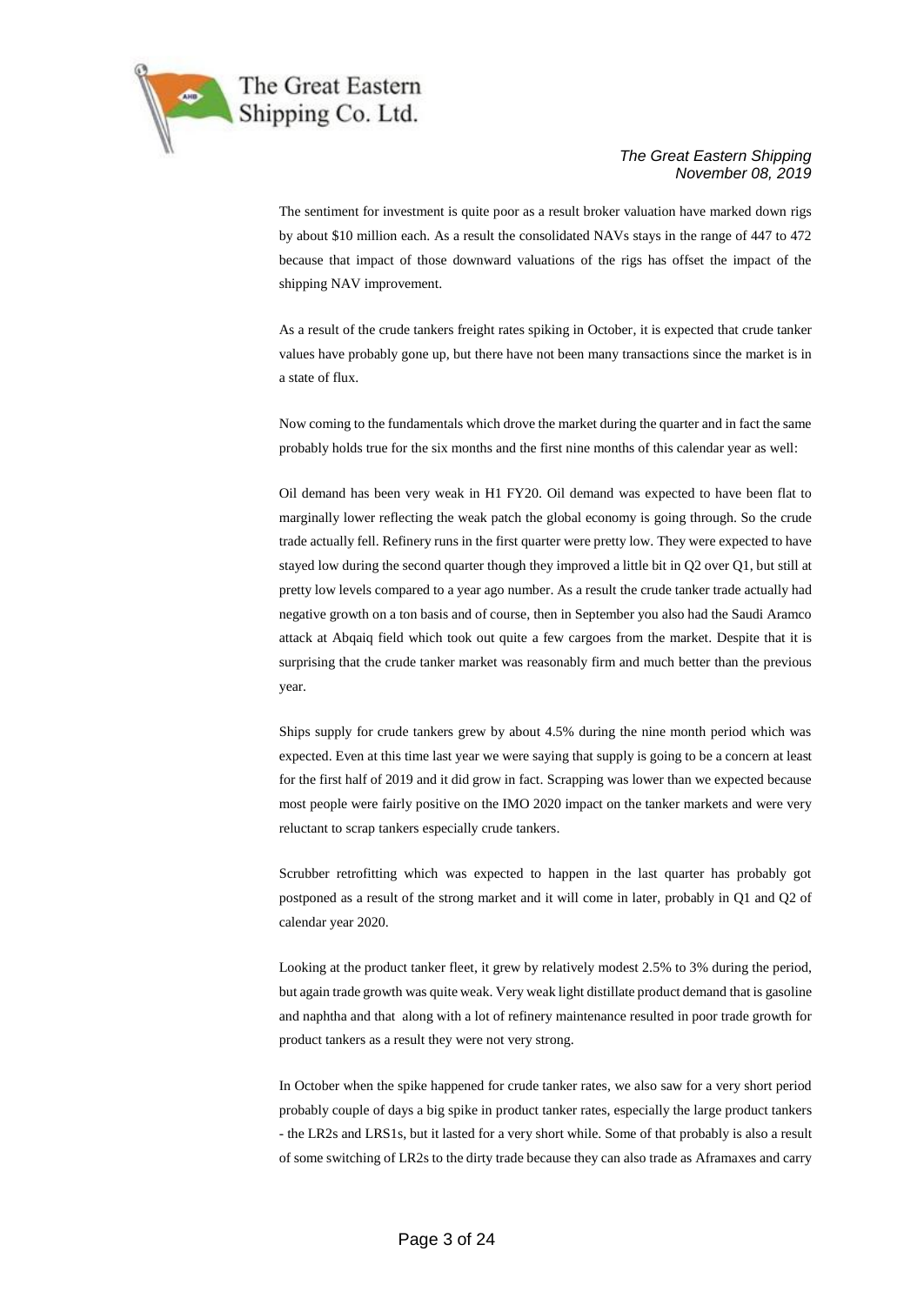

crude oil and because the Aframaxes were earning much more than the LR2 product tankers at the time.

Going forward, we expect that IMO related middle distillate demand and higher off-hire days due to scrubber fitment will probably support freight rates and on the positive side the crude tanker order book is currently under 9% of the fleet while the product tanker order book stays at below 7% of the fleet which is low of the last 20 years.

We have seen that there seems to be a reluctance among ship owners to order ships because of lot of concern about what is going to happen on carbon regulation. People are not very sure of ordering conventional fuel driven ships as those may be banned in 10 years' time and everybody may move to LNG ships or some other new technology that comes in if there is a carbon emission cap and therefore people are not very keen to order ships. The few orders we have seen have been a few LNG powered ships, but again because that is significantly more expensive than a conventional ship, so those orders are quite few and far between.

The LPG market continues to be strong through this period. US LPG exports have been very strong, and it is expected to grow further as well. We think there is a sustainable boom at least in trade growth. So, current LPG spot rates are probably around \$45,000 to \$50,000 per day. Of course, among our LPG ships, two of our VLGCs, are on time charter and they come off time charter in the first quarter of next calendar year. One of our ships came off charter and we put her on to a new contract at a higher level. Our two mid-size gas carriers both are running on time charters. The order book for the VLGC sector is currently at about 12%.

In the dry bulk sector robust Chinese steel production which has grown very significantly yearon-year and significant recovery in Australian and Brazilian iron ore shipments with the restart of Vale's 30 million tons per annum Brucutu mine provided a strong ton-mile kicker and this restart probably caught charters off guard. A sudden upsurge in Brazil to China ore trade, which is a very strong ton-mile trade, left the Atlantic markets significantly short in Capesize tonnage and therefore rates really shot up. Aiding that was continued strong coal imports into India, Vietnam and China which supported the smaller sizes of ships. While the fleet grew by about 3%, it is reported that more than 1% of the fleet which is mostly Capesizes was out of service during the quarter for scrubber fitment which restricted available tonnage supply.

The dry bulk market in recent weeks has dropped significantly for a couple of reasons. One is that Capes spot rates are down from their high I think 37,000-38,000 a couple of months ago, to 20,000, Kamsarmax spot rates are down to about 11,000 and Supramax are also somewhere around 10,000-11,000 range.

While the offshore market continues to be challenged, there are visible signs of improvements in rates on both rigs and offshore vessels. We ourselves have mentioned last time that we got a contract award for our rig Greatdrill Chaaru which is coming off contract next year and she has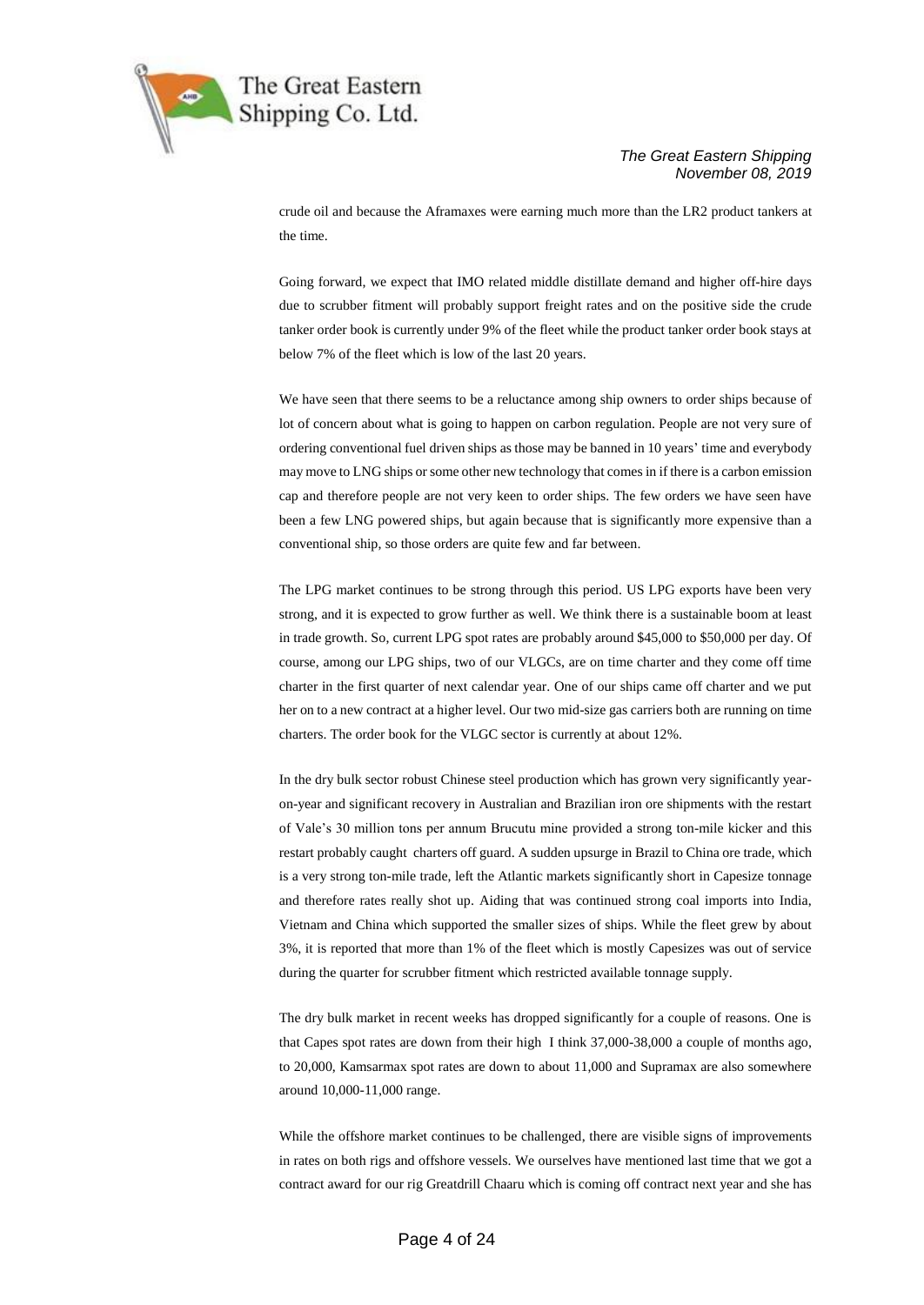

a three year contract starting in second quarter of calendar year 2020 which is at a significantly improved rate from the last which was done around this time last year. The fleet of jack-up rigs in the world is about 520 of which about 70 rigs are old rigs which are cold stacked.

So what we would call effective supply of 450 rigs, of this currently there are about 350 to 360 working rigs now. So we now have effective utilization of rigs at almost 80% on the total headline number of rigs from the earlier utilization which was in the high 60s. However, this is still not resulting in a big increase in rates. We had that one bump up in rates. We are hearing headline day rates in the region of \$70,000 to \$80,000 per day, but again their operating costs are very different, but this has increased probably by \$20,000 to \$30,000 from the lows in those areas.

Offshore Vessels utilization too has improved. We have managed to get a couple of short-term contracts in the international market at reasonable rates and we are happy to report those contract awards. These are short-term contracts for couple of months at a time, but again it is our intention that we have our vessels marketable internationally and therefore, we are trying to go for the short-term contract because we have a lot of long-term contract coverage in India.

As I mentioned, the uptick in the market is not reflecting in asset valuations and rigs values are actually getting marked down.

Coming to the recent action and excitement which happened in the market in crude tanker market specifically in the month of October. We had one small bump up in crude tanker rates when the Saudi Aramco attack happened. Reportedly some of the charterers decided or were worried about getting their supply from Saudi Aramco and therefore decided to try source oil from elsewhere. Now as we have pointed out in the past, the swing producer of oil and spare capacity for oil is in the US and therefore a lot of ships had to be chartered to bring oil from the US.

This is again high ton-mile demand and it takes a long time to get to the US if you are otherwise planning to load in AG and therefore rates moved up, but they did not move up in a huge way. The big trigger really was probably the COSCO sanctions by the US government which effectively meants that approx 3% of the world's VLCCs and some reports say that they control 5% of the world VLCC were out of circulation. As again we have pointed out several times in the past, the market moves on 1% to 2% changes in demand and supply. Our freight markets move on very small changes in the demand supply balance. As 3% of the fleet got taken out or there was a worry that this would get taken out, there was a lot of panic fixing by charterers which took rates up and rates doubled overnight and more than doubled and went up to peak. I think for VLCC probably went past \$200,000 per day, for the Suezmax went to \$100,000 per day. Again it did not last very long, it lasted a couple of weeks. Some of the very high rates which were reported finally did not get done because the charterers took the ships on subjects, but then dropped them later because that is part of the standard contracting method.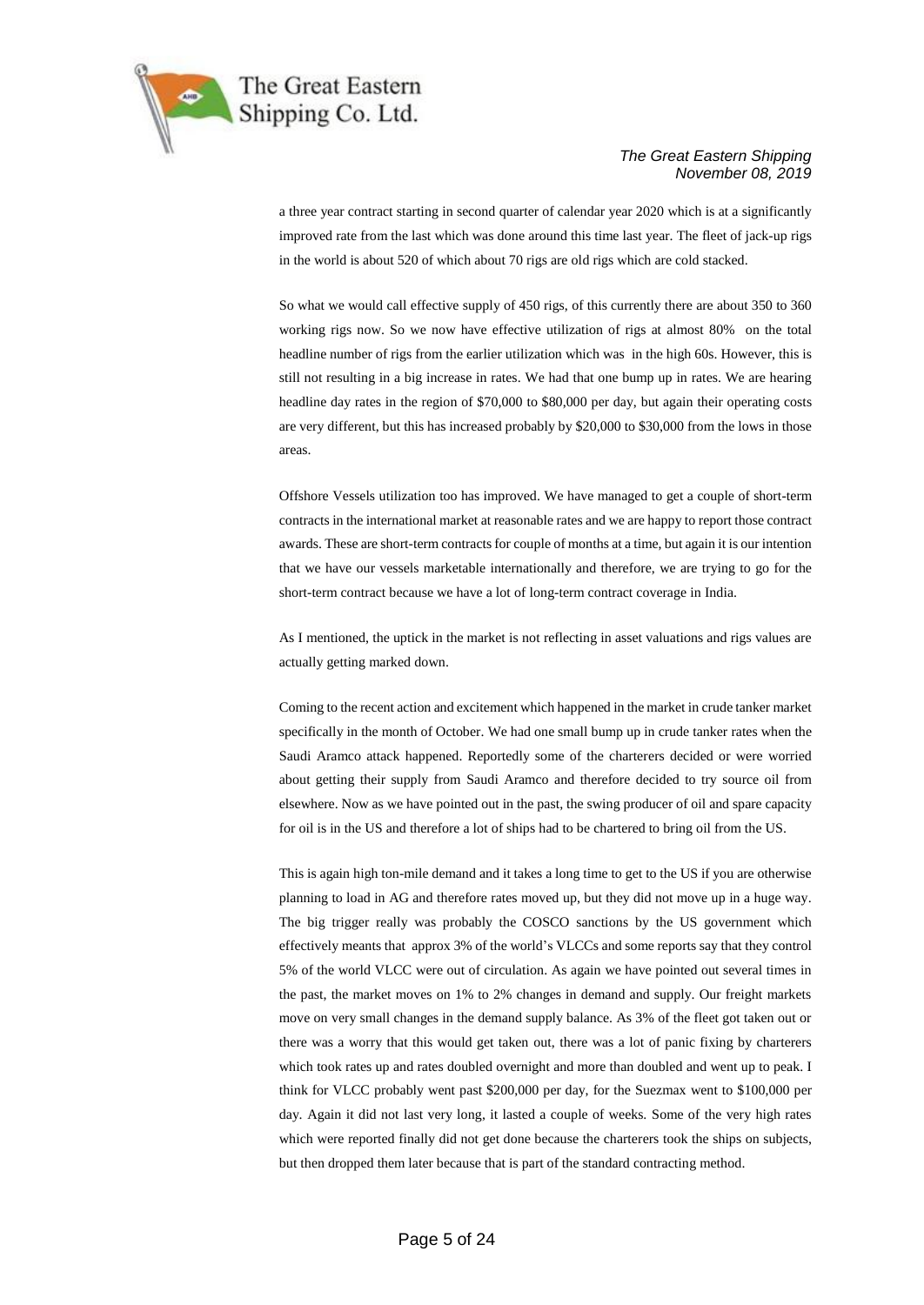

So Suezmax went up from earning say \$15,000 to \$20,000 a day to maybe \$30,000 a day by end of September and then rapidly went up to close to \$100,000 a day by 20<sup>th</sup> of October. Currently, they are probably trading somewhere in the \$30,000 to \$40,000 per day range in the spot market. We had all our crude tankers open in the spot market. We have managed to lock some of our voyages in at decent numbers which of course will reflect only in Q3 and later numbers. In fact, we had planned for some of our ships to be in yard. We are fitting scrubbers on four of our Suezmaxes. We had planned for several scrubber installations in the fourth quarter. We actually decided to postpone the scrubber installation because of where the spot market was, and we decided to continue trading those ships. We will do the scrubber installation later. We now expect that we will do those scrubber installation in H1 calendar year 2020 probably towards end of Q1 or in Q2.

We have already completed scrubber installation for two of our ships, one is an LR2, Jag Lokesh, one is an Aframax the Jag Lyall. We also have apart from the four Suezmaxes, we have one gas carrier where we propose to install a scrubber which will also be done in H1 calendar year 2020.

Coming to product tanker markets they saw very brief spike, but those markets have dropped off again, so we were back to where we were in September or early in October so not much excitement.

The one disappointment for the tanker market is that we have not yet seen the spike from IMO which we should be seeing anytime now. It is possible that because the underlying base demand growth of one million a day has not happened. The market is not as tight as one would have expected it to be but having said that let us wait and watch you never know what is going to happen tomorrow or next week.

So with that I finish my prepared comments and we are very happy to take questions and discuss the company and what we see in the market.

**Moderator**: Thank you very much. Ladies and Gentlemen we will now begin the question and answer session. The first question is from the line of Nirav Shah from GeeCee Holdings. Please go ahead.

**Nirav Shah**: I have few questions sir firstly on the NAV you mentioned about the NAV Rs. 393 as of September end and you also mentioned that although the market was very illiquid, but the prices supposedly are a slightly higher, just to get a ballpark number I mean what would this 393 look like as on date I mean the range would also do?

**G. Shivakumar:** That is a very speculative question and there is no point doing guess work. The crude tanker fleet is about 30% of our fleet by value and you can just extrapolate from that, but yes this we do not even know. So even to do guess work whether they are up by 5%, 10% or 20% we just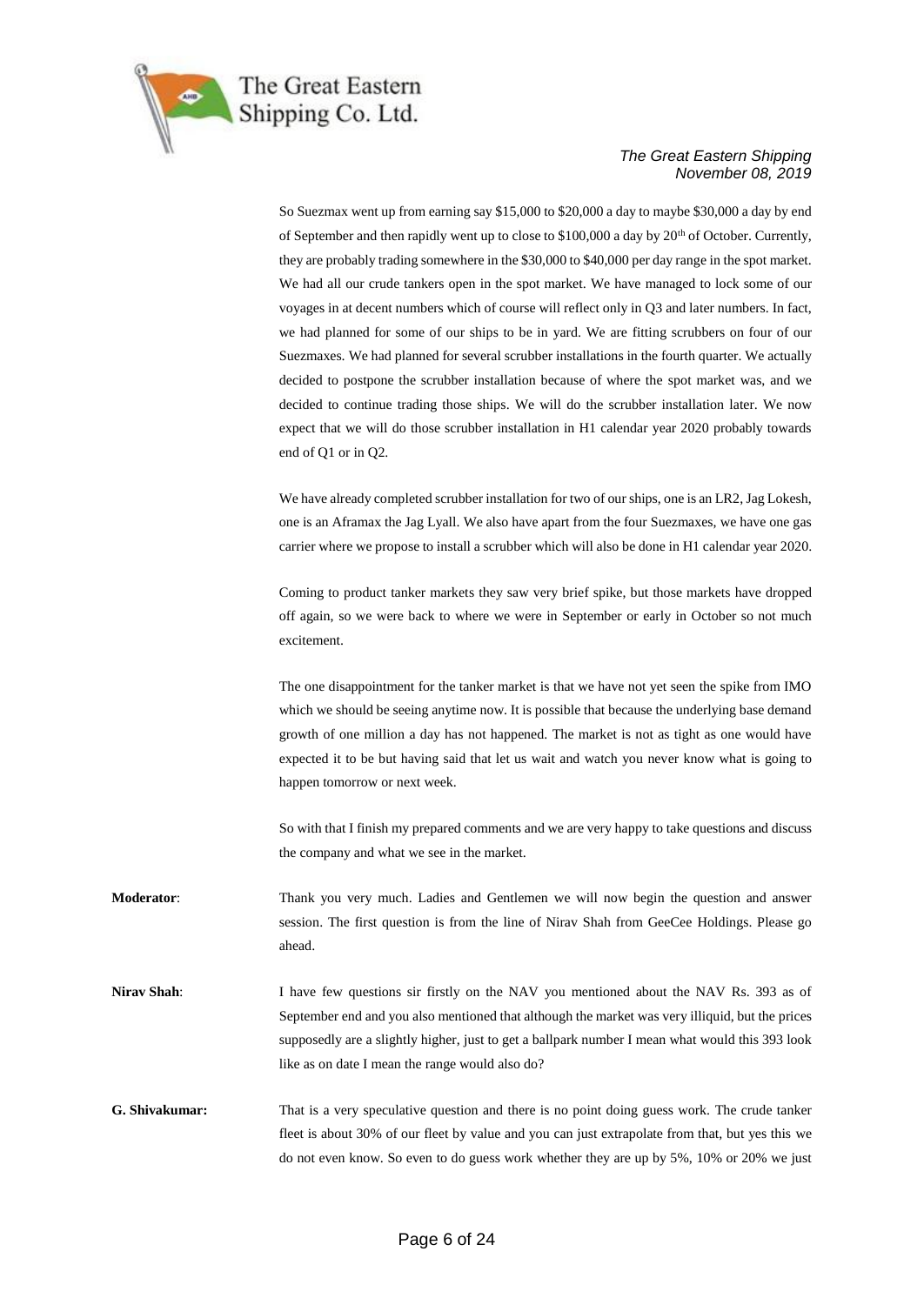

do not know and there is no point even trying to speculate on this because we do not even know those values will be there.

**Nirav Shah:** Second questions on the jack-ups you mentioned that few contracts at \$70,000 to \$80,000 have happened across geographies so had it been say we were to do our contract not in June, but as on date, what kind of offset could we have seen just on that three month period?

- **G. Shivakumar: So** the OPEX is very different and this one we can do a calculation. , so while the headline rate is 70 to 80k there is a lot of customization which has to be done for specific contracts and there is a mobilization cost as well. So I do not think we are worse off by having done. Our contract is worse than these contracts which I was referring to 70 to 80K maybe marginally but not by much.
- **Nirav Shah:** And typically the cycle in the offshore lasts pretty long I mean both on the upside as well as on the downside, so what is the average duration I mean when the rig market turns because you have mentioned that of the available fleet the utilization is close to 80%, so as your experience would have shown how long can then up cycle last because we might be possibly in a very early stages, but just to get a sense on the cycle duration?
- **G. Shivakumar:** I like the slightly positive approach you are thinking about an up cycle. Yes we think we are probably going to bottom out. The last time the up cycle started was 20003-2004 it lasted all the way up to 2014 and then collapsed there out. So it was a strong tenure period with minor dip in 2009 when we had the global financial crisis, but it is difficult to draw conclusions because it is not a market which has seen many cycles. In shipping you can draw some conclusions on the nature of cycles and the duration of different phases of a cycle. In offshore not really, but just to give you an indication that was a 10-year up cycle and we are now five years into the down cycle currently and the last down cycle was probably 15 years which is from the late 80s to the early 2000s.
- **Nirav Shah:** And sir lastly on the debt front or standalone debt has gone up by around 200 crores sequentially. So this is largely due to the buyback and the dividend and the scrubber CAPEX that we would have done?

**G. Shivakumar:** Did we say standalone debt has gone up?.

Nirav Shah: Standalone net debt I am not talking about the gross?

**G. Shivakumar:** Yes probably because of the dividend and the buyback, both we have tied up to about 200 crores.

Nirav Shah: And sir CAPEX would be there?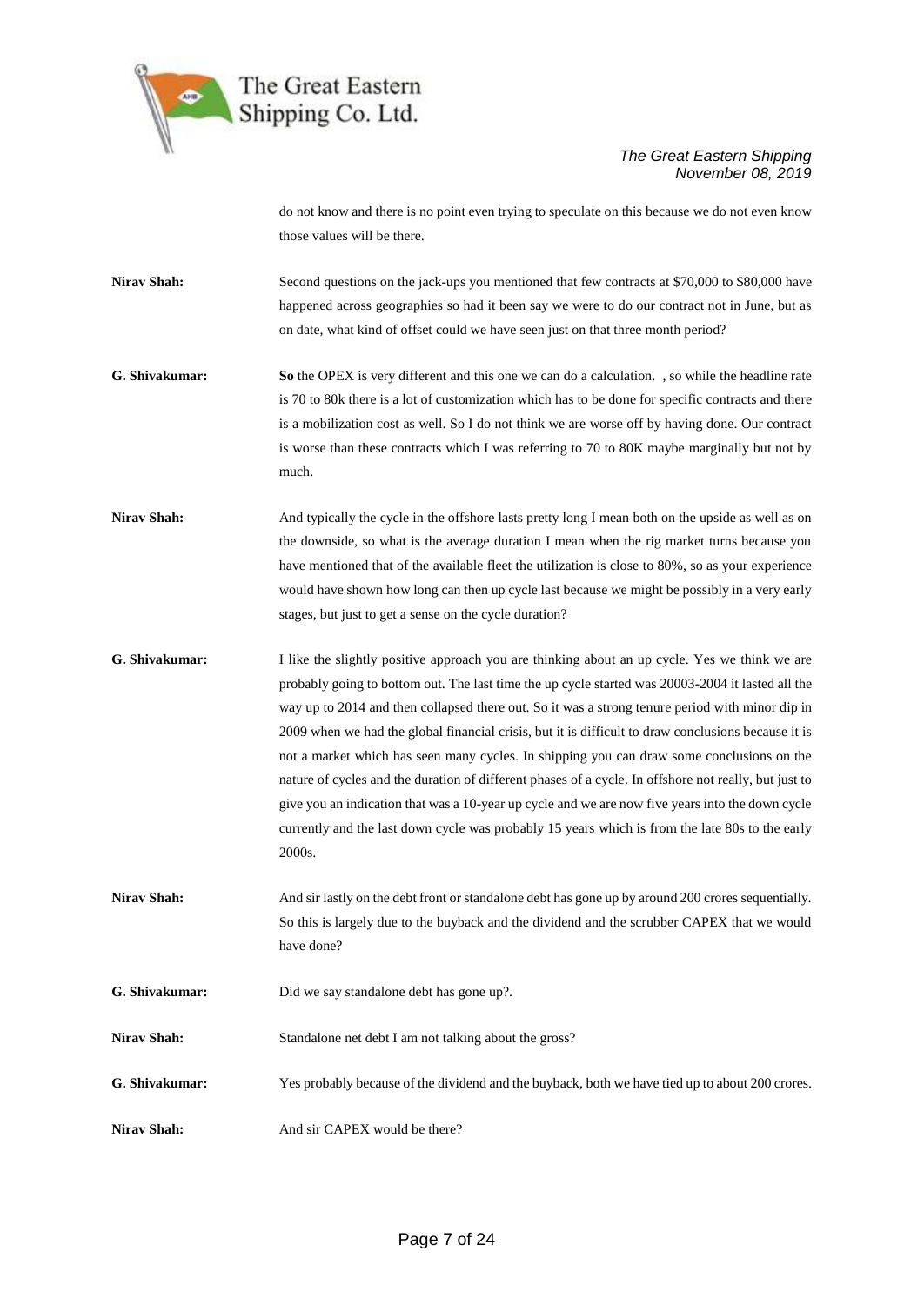

- **G. Shivakumar:** Very little scrubber CAPEX. We did not do much CAPEX. Now of course we have the requirement to put the cash flow, so we have the cash flow statement as well. We have very little CAPEX.
- **Nirav Shah:** Sir, just final questions from my side how many vessels would we have I mean which would have gone off contract in the month of October or say early November which were again redeployed?
- **G. Shivakumar:** We run our Suezmaxes ourselves. So those are the ones we run ourselves otherwise we run the Aframaxes in a pool or on time charter. So out of the Suezmax five of them got re-priced in the month of October, after first October to current.
- **Moderator:** Thank you. The next question is from the line of Vaibhav Badjatya from Athena Investment. Please go ahead.
- **Vaibhav Badjatya:** So I have question on the debt at what debt to equity level we will be comfortable and basically what is the upper side in which you will say that you might want to raise some equity, what is the worst case scenario?
- **G**. **Shivakumar**: So couple of things, one the comfortable is again a function of what we have done with the debt that we have raised. We are probably getting close to the limit of our comfort. We are probably close to that with couple of \$100 million of more debt max. Now when it comes to raising equity you know that we have not raised equity now for 25 years. The last real equity issuance, we did some rights issues etcetera, we did was 26 years ago in end of 93 or early 94. So we are not really into more equity issuance. In fact we act more in the opposite side because its fundamentally underpriced, right? The NAV is Rs. 390 and the stock is at 300. It is unlikely that we will do much issuance. If we need to raise cash it is better to sell ships to raise the cash at least you get full value.
- **Vaibhav Badjatya:** But I was coming from the perspective of the lenders you know lenders always look at some covenants and lot of things and lenders want to do equity to go up you will have to do something?
- **G Shivakumar**: We are far from that limit.

**Vaibhav Badjatya:** Yeah, that is what I wanted to know that what is the limit?

**G Shivakumar**: Yeah we are very far from the limit, it is 2:1 debt-equity ratio we are no way near that. Now before the lender has a problem with it, we will have a problem with it, with our internal risk that prevents us from going that high.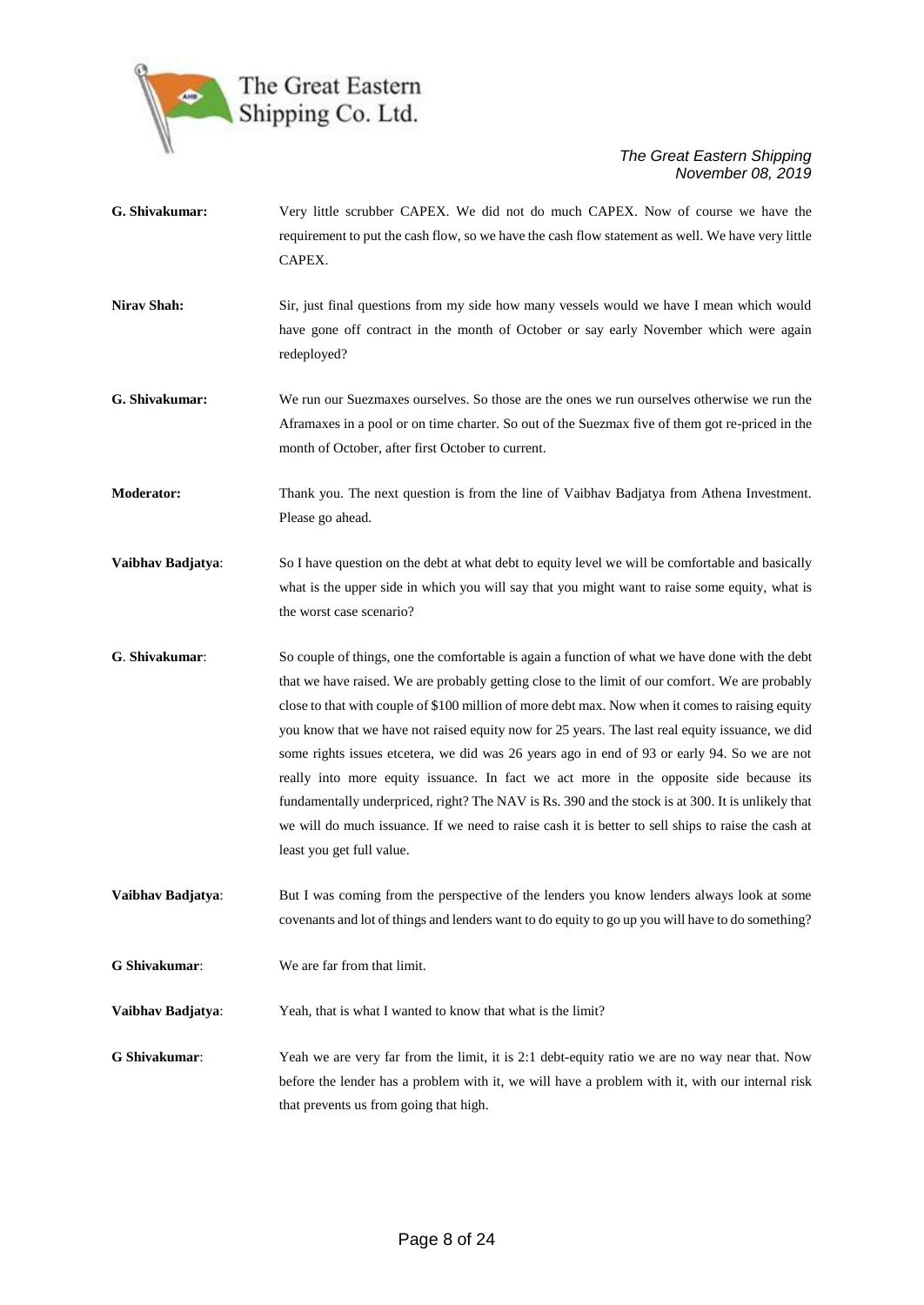

- **Vaibhav Badjatya**: The reason I am just asking this question is that after this accounting change that has happened post-IndAS because of some macro sector here and there, there can be significant shift in our net worth and I hope that you must have factored that into your worst case scenario.
- **G Shivakumar**: See accounting changes have already happened and the net worth changes have already happened.
- **Vaibhav Badjatya**: I am not saying whatever has happened but going forward whatever is the fluctuation in exchange rate we will go through the P&L that is why has the impact on the net worth that lenders get effect?
- **G Shivakumar**: That is well within the comfort zone I mean in the sense of our covenants. There is no compulsion to raise equity at anywhere close to these levels.
- **Vaibhav Badjatya:** And you know lastly long-long time if I look at zero any shipping ROCE or ROE it has not been that great, but if on a NAV the freight does not look that attractive or the profit that companies made, even NAV does not look that attractive so what I wanted to understand that there is some problem in NAV or the freight has to go up to justify the investments made by a shipping company so where is the problem is there is a problem in NAV or problem is in freight?
- **G Shivakumar**: Yes, you do not make fundamentally a very high return on NAV over a long period of time unless you get the cycle right. You are judging it on the basis of 10 years which have been quite poor for shipping. In midst of all this we have had one really good year to probably okay year and rest of the years have been quite poor. I think it is not quite the right time to look back at the last 5 or 10 years and say that it has not added much value, so it is a cycle and the cycle plays out and the whole idea of a cycle is you get poor year and you get good years. Now your question would be justified if we went through a good patch and then there is no return. But if you go back a little bit in history over the last 20 years, the first 10 years of the last 20 years deliver spectacular returns. So we are talking of 50% to 40% return on equity kind of numbers and in the next 10 years as the cycle turn becomes a poor phase. So it is a cyclical business and managing the cycle is very important.
- **Vaibhav Badjatya:** We understand that, but you know that is where we are exactly in that point of cycle?
- **G Shivakumar**: So we are in sort of the lowish part of the cycle. So the results as of September reflect earnings in a lowish part of the cycles. So for instance if you have \$16,000 for your crude tanker it is a pretty poor market it is not a great market. It is only good in comparison to what we were doing previous year because we had a terrible market. So it is still not a great market and therefore it is not the right time to look or not the right point at which to say this is the business that does not give much return.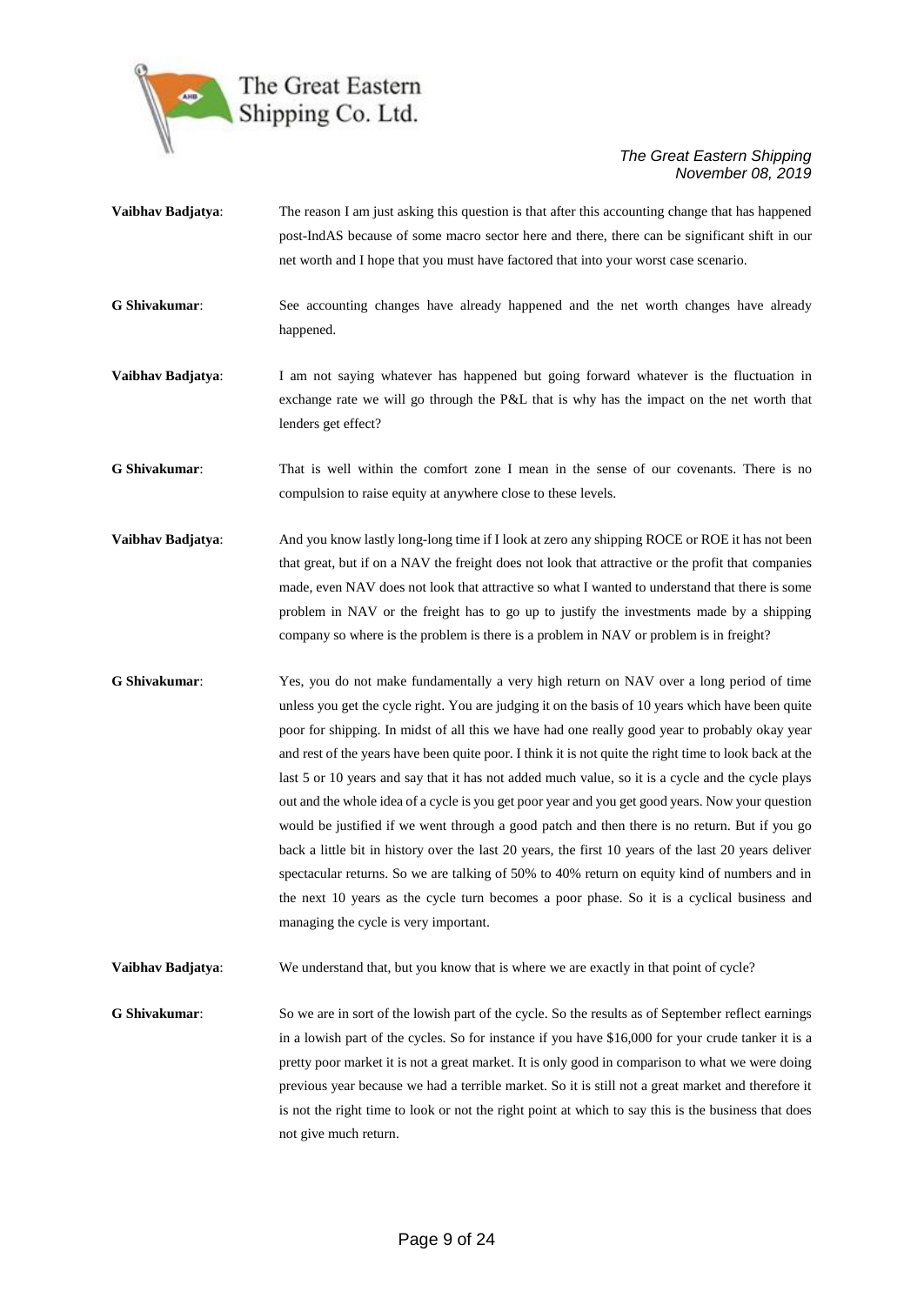

| Vaibhav Badjatya: | Yeah I understand that is a thing at any point of time the earnings have to be looked in relation<br>to the investments that has been planned. So if somebody is trading ship now at this price and<br>getting this earning he is still not able to make return. The way to up your returns is basically is                                                                                                                                             |
|-------------------|---------------------------------------------------------------------------------------------------------------------------------------------------------------------------------------------------------------------------------------------------------------------------------------------------------------------------------------------------------------------------------------------------------------------------------------------------------|
|                   | just to buy shares at lower prices as you rightly said and or up the earning, so I was just trying<br>to understand that which is the case which can happen in future?                                                                                                                                                                                                                                                                                  |
| G Shivakumar:     | Yeah you got the basic principle correct, but I do not see that conclusion that you are drawing.<br>So you will have to judge it in a good market. So whether your purchase of ships in a poor market<br>has served you well, you have been judged in a good market and anyways this will be a very<br>fundamental and long discussion. So we can have that separately.                                                                                 |
| Moderator:        | Thank you. The next question is from the line of N Samraj from Dwarka Wealth Management.<br>Please go ahead.                                                                                                                                                                                                                                                                                                                                            |
| N Samraj:         | I just wanted to ask you about Hellenic Shipping news and they were of the opinion that these<br>high freight prices which spiked up because of this COSCO sanction it would remain firm right<br>up till next year and beyond also. So basically the freight rate now for the tanker market<br>specifically they seem to be about twice or thrice what was you know in the last year, so how<br>would it going forward how would it impact our EBITDA? |
| G Shivakumar:     | If the rate stay at this number then obviously it will be a significantly better EBITDA. Again I<br>am not going to comment on what the market outlook is because we do not know. We did not<br>expect that Suezmax would be earning \$60,000 to \$80,000 a day in October and therefore we<br>cannot even have it as a guess as to what they will earn next week all we know is what we fix<br>our ships at.                                           |
| N Samraj:         | Which is now about at least 2x or 3x what it was last year definitely?                                                                                                                                                                                                                                                                                                                                                                                  |
| G Shivakumar:     | Last year also we had a sort of strong period from November to December, so it was already<br>strong, but yes it is stronger than the previous year.                                                                                                                                                                                                                                                                                                    |
| N Samraj:         | How much about it were twice?                                                                                                                                                                                                                                                                                                                                                                                                                           |
| G Shivakumar:     | How much is it depends on the days that you are asking if you ask me last week when Suezmax<br>were earning 55,000 to 60,000 it is different from asking me this week when they are earning<br>30,000 to 40,000 and these things change on a daily basis. So all I can say it is stronger than it<br>was this time last year.                                                                                                                           |
| N Samraj:         | If you take the moving average then how would it?                                                                                                                                                                                                                                                                                                                                                                                                       |
| G Shivakumar:     | The average so far for calendar 2019 is higher than the average so far for calendar 2018 for crude<br>tanker similar for LPG shifts as well.                                                                                                                                                                                                                                                                                                            |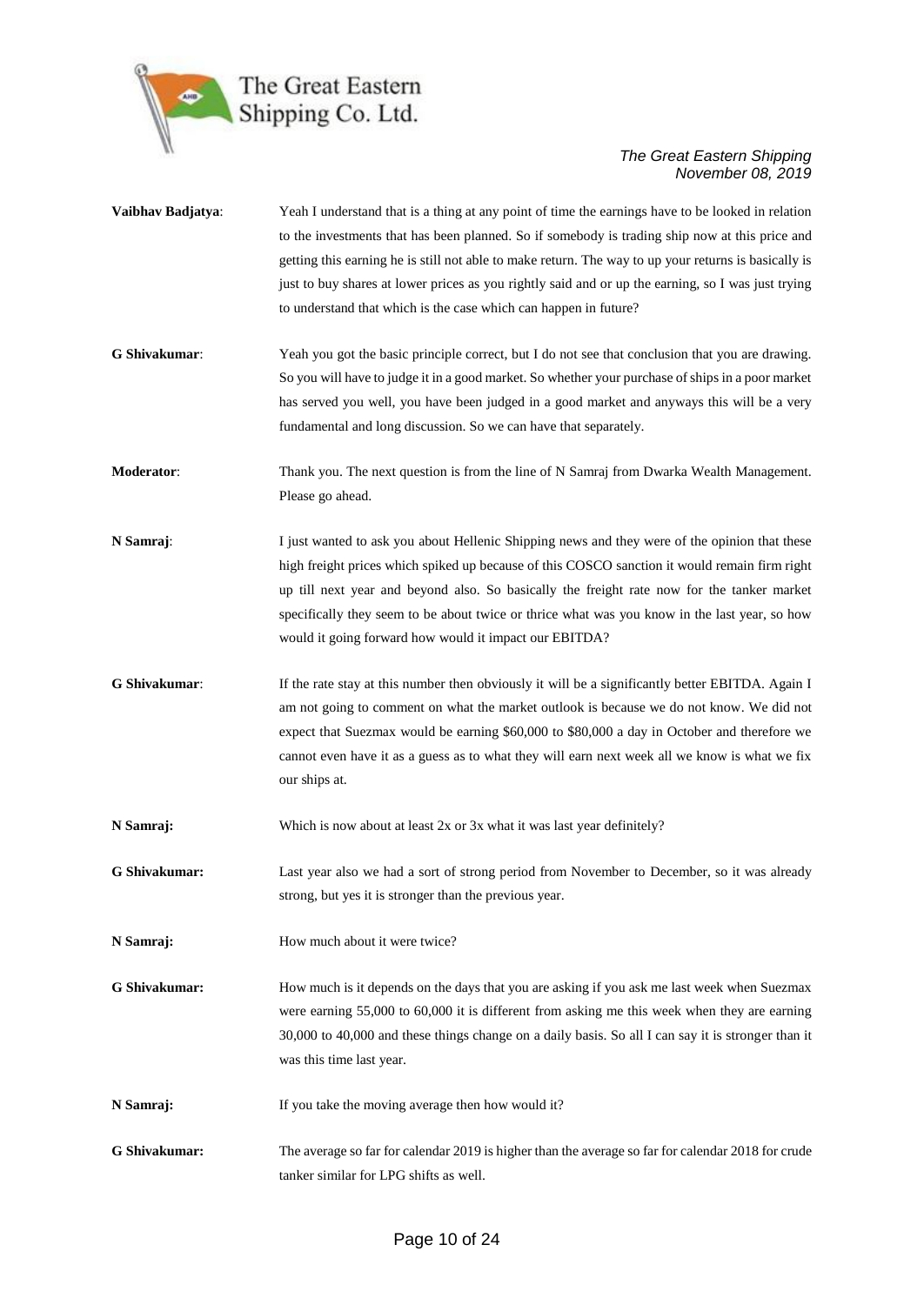

| N Samraj:            | Any number on that?                                                                                                                                                                                                                                                                                                                                                                                                                                                                                                                                                                                 |
|----------------------|-----------------------------------------------------------------------------------------------------------------------------------------------------------------------------------------------------------------------------------------------------------------------------------------------------------------------------------------------------------------------------------------------------------------------------------------------------------------------------------------------------------------------------------------------------------------------------------------------------|
| G Shivakumar:        | No, I do not have a number on that because it is not really how we are calling. Okay what you<br>can do is look at our crude tanker TCY because our crude tanker exposure is mostly spot. We<br>give the quarterly TCYs and it will be in our presentation you can look at the average TCYs of<br>our crude tanker fleet and you can draw your conclusions from that.                                                                                                                                                                                                                               |
| N Samraj:            | Then I just wanted to ask you what is the current premium between the 5% sulfur fuel oil and<br>the 0.5 IMO specified oil right now because I think it has dropped from \$300 right up till \$60<br>premium when I have asked you in August now what is the premium?                                                                                                                                                                                                                                                                                                                                |
| G Shivakumar:        | Now it make sense to start to look at it. There was no point looking in August, it did not make<br>sense because nobody needed 0.5% so there need not be any spread at all. So now it will start<br>making sense because people have to start stocking up on 0.5% fuel. The current spread is<br>probably around \$200 per ton. What do you need to look at is what is the forward spread for<br>calendar 20 is probably in the region of 230 to 250 plus minus. So it stays within that range and<br>that is where the spread is. The forward spread hasnt moved that much in the last six months. |
| N Samraj:            | So it never came down to \$60 what I was thinking?                                                                                                                                                                                                                                                                                                                                                                                                                                                                                                                                                  |
| G Shivakumar:        | You know the spot \$60 is meaningless. It is a product which you do not need why would you<br>need 0.5% fuel.                                                                                                                                                                                                                                                                                                                                                                                                                                                                                       |
| Anjali Kumar:        | There is not enough price discovery of a commodity which is not actually being bought today in<br>the physical market.                                                                                                                                                                                                                                                                                                                                                                                                                                                                              |
| <b>G</b> Shivakumar: | So if we have a shipping company we can use \$300 per ton fuel, why would we buy \$360 per<br>ton fuel which gives us no benefit for the extra \$60 except for testing. We have done some testing<br>of the fuels that is the only reasons we would buy it. There is no other reason to buy the low<br>sulfur fuel in the month of August I am saying.                                                                                                                                                                                                                                              |
| N Samraj:            | Because many of the shipping companies were saying that for the fuel tanks where the fuel is<br>stored in the ship that has to be washed off and therefore from October people would start using<br>the lower                                                                                                                                                                                                                                                                                                                                                                                       |
| <b>G</b> Shivakumar: | It is partly true in October, more likely to be true in November and very much true in December.<br>So yes people will start doing it, we are also doing it, we are cleaning out some of our tanks and<br>filing in low sulfur fuel oil, but again it is not a huge amount of demand, but the spread is \$200<br>today.                                                                                                                                                                                                                                                                             |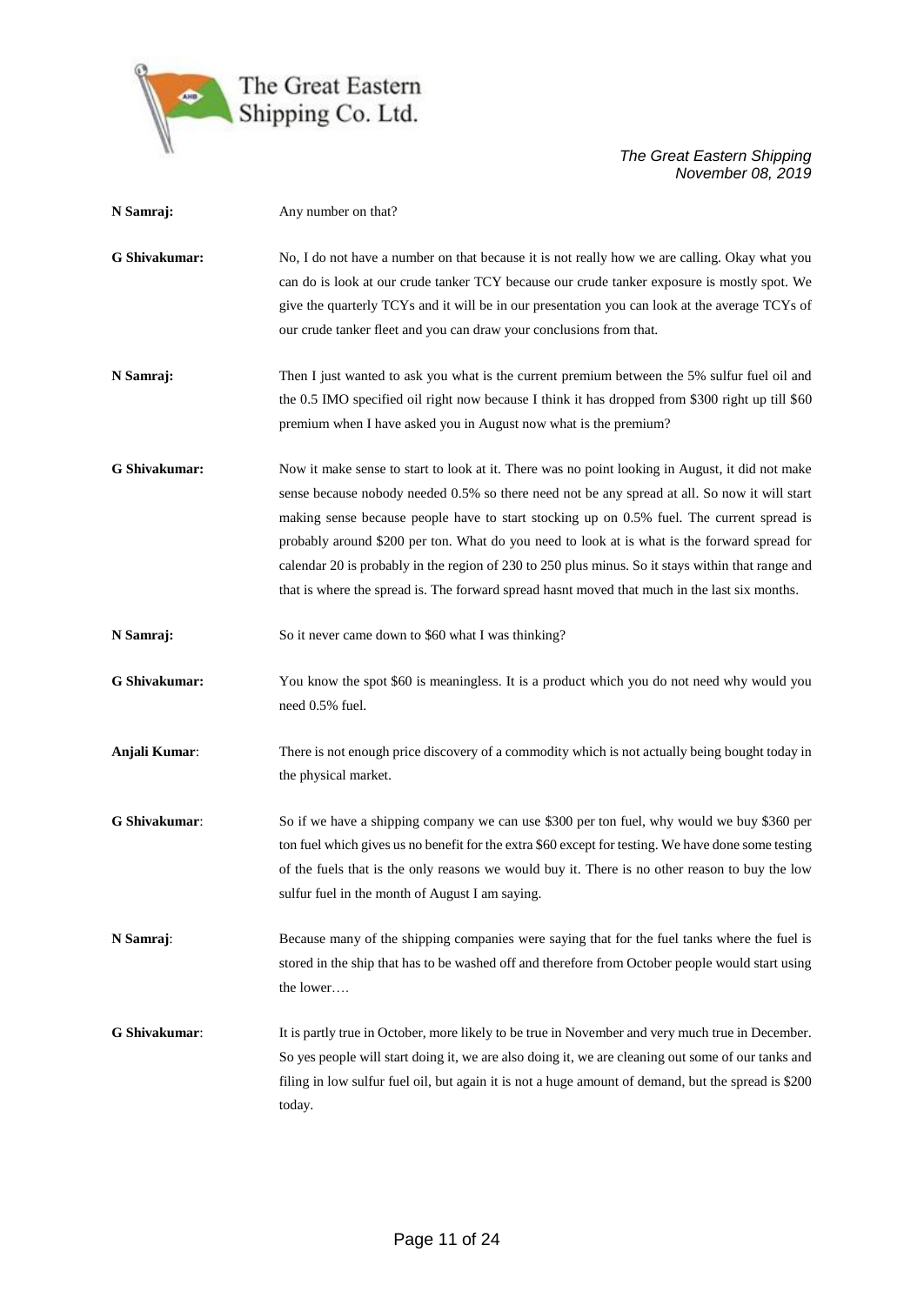

**N Samraj:** So how much would the overhead increase now when you are going to do the shifting sir how much would that overhead increase and how would it affect the margins going forward or will be able to pass on? **G Shivakumar**: The market will price in. See everybody is doing the same, right? So, all competitors are doing the same thing. Everybody who is using \$300 fuel they will now have to give a \$500 fuel except for the scrubber people. So it gets priced into the freight rate and the freight rate will get price based on the demand-supply balance of shifts. **Anjali Kumar:** As long as the markets remain reasonably firm almost all of it will get passed through. **Moderator:** Thank you. The next question is from the line of Ranjit Kothari as an Individual Investor. Please go ahead. **Ranjit Kothari:** Sir, my question is regarding low sulfur fuel oil, so what is our strategy regarding the same? Are we going to stock it up in a floating tanker at these prices or are we going to procure it wherever it is needed, I do not think it is existed strategy? **G Shivakumar**: We will give you the exact strategy: we will buy it when it is needed. We are not going to take a call like put our tankers to work, storing fuel for ourselves. So we will procure it when it is required. We are talking to suppliers to ensure that we have the supplies when needed because we are not in the business of buying and selling fuel oil really to take a call on that. **Ranjit Kothari:** My other question is regarding sir around 3% of the fleet is going to go off from December onwards for COSCO, so is there any way that those ship can come again in the market by corporate restructuring or something like they have done for LPGs? **G Shivakumar:** I do not know what they have done for LPG but let us go through this. This 3% shifts are already off all that. The treasury has given a waiver for some time. They have said you have time until 20<sup>th</sup> of December to wind down existing transactions. Charters who had loaded fuel on a COSCO ship and this is a report we have in the market may or may not be true, but it is possible, said I do not want to fall under sanctions and therefore they actually went and discharged this cargo from Cosco ships and that is what probably led to the panic because people then said that I need to find something to lift this cargo immediately. So, all that will happen is now you do not have to worry if you have a ship in the middle of a voyage. It does not mean that you can take a ship for a new voyage necessarily. Again all this is subject to interpretation. So as it stands it means that from December what you said is correct and those ships are out. Now finding a way to route this and lot of people will charter for instance because the charterers is basically putting in a crude tanker he is putting two million barrels of cargo that is a \$110 million to \$120 million worth of cargo. He is not going to take a risk on that cargo getting stuck. So doing this routing and shifting changing names, etc., it is not going to be very much acceptable to the charterer. It is possible that people try it, but it is not going to be easy.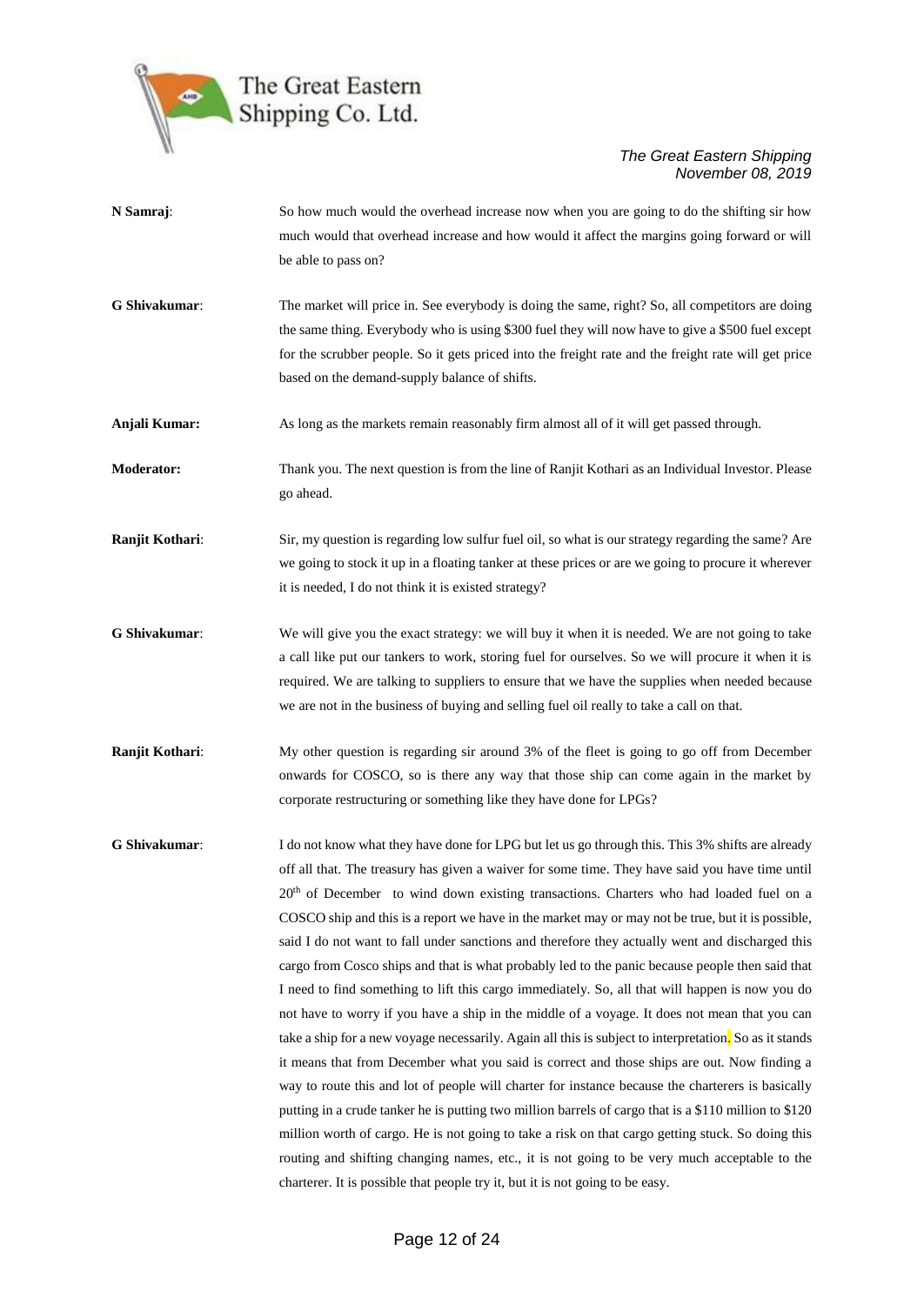

| Ranjit Kothari: | So sir what is the average life of a crude tanker?                                                                                                                                                                                                                                                                                                                                                                                                                                                                                                                                                                                                                                                                                                                                                                                        |
|-----------------|-------------------------------------------------------------------------------------------------------------------------------------------------------------------------------------------------------------------------------------------------------------------------------------------------------------------------------------------------------------------------------------------------------------------------------------------------------------------------------------------------------------------------------------------------------------------------------------------------------------------------------------------------------------------------------------------------------------------------------------------------------------------------------------------------------------------------------------------|
| G Shivakumar:   | You mean the useful life. On our books we take 20 years we have around $(+20)$ year ships also<br>in the past technically they can run forever there is no regulatory scrapping requirement. It just<br>depend on how much it cost you to keep them running.                                                                                                                                                                                                                                                                                                                                                                                                                                                                                                                                                                              |
| Ranjit Kothari: | So, sir actually I wanted to understand I mean what will be our strategy going forward because<br>I think we have around three ships that are like 19 year old and four ships around 15 to 16 years<br>old?                                                                                                                                                                                                                                                                                                                                                                                                                                                                                                                                                                                                                               |
| G Shivakumar:   | So those ships will run so long as we can run them, so long as they are acceptable to our<br>customer, so long as we can maintain them at a good quality. It is not too expensive to maintain<br>them at the quality that we require because we have certain quality standards we will continue<br>to run them. At some point it may become too expensive to do that and then we will scrap or<br>sell.                                                                                                                                                                                                                                                                                                                                                                                                                                   |
| Ranjit Kothari: | And sir is there any plan to enter into VLCC going forward?                                                                                                                                                                                                                                                                                                                                                                                                                                                                                                                                                                                                                                                                                                                                                                               |
| G Shivakumar:   | Everything is based on getting a good ship at the right price and we can run VLCC too.                                                                                                                                                                                                                                                                                                                                                                                                                                                                                                                                                                                                                                                                                                                                                    |
| Moderator:      | Thank you. The next question is from the line of Jeet Gala from Centra Advisors. Please go<br>ahead.                                                                                                                                                                                                                                                                                                                                                                                                                                                                                                                                                                                                                                                                                                                                      |
| Jeet Gala:      | You talked about double disruption a while back in one of your comments and we are also seeing<br>that anybody who becomes a potential buyers of ships for any reason will look at 2030 norms<br>and try to decide on what kind of fuel or what kind of technology to buy and that is going to<br>create another kind of many disruptions, could we have these opinion on this one do you think<br>it is going to make a real and material difference and to what extent will it sort of shift the<br>demand supply balance?                                                                                                                                                                                                                                                                                                              |
| G Shivakumar:   | Okay you want our opinion on what is likely to happen to carbon regulation?                                                                                                                                                                                                                                                                                                                                                                                                                                                                                                                                                                                                                                                                                                                                                               |
| Jeet Gala:      | Yes.                                                                                                                                                                                                                                                                                                                                                                                                                                                                                                                                                                                                                                                                                                                                                                                                                                      |
| G Shivakumar:   | So carbon regulation, we do not have to hazard a guess. We are just happy that it is there, if it is<br>stopping people from ordering ships we are happy. So that is all we look at because the rest of it<br>we cannot focus. We do not know how regulations are going to pan out. Two years ago a large<br>part of the industry did not think that IMO 2020 would come in from 1 <sup>st</sup> January, but it is going<br>to. We cannot forecast regulations, so we do not try to do that. Yes, it is okay for us that this is<br>potentially there in 2030. In any case we are not big on ordering new buildings and we are fully<br>capable of transacting in the secondhand market in fact we found that better returns are made<br>from secondhand ships. So the bottom line we cannot forecast it, but we are happy that if it is |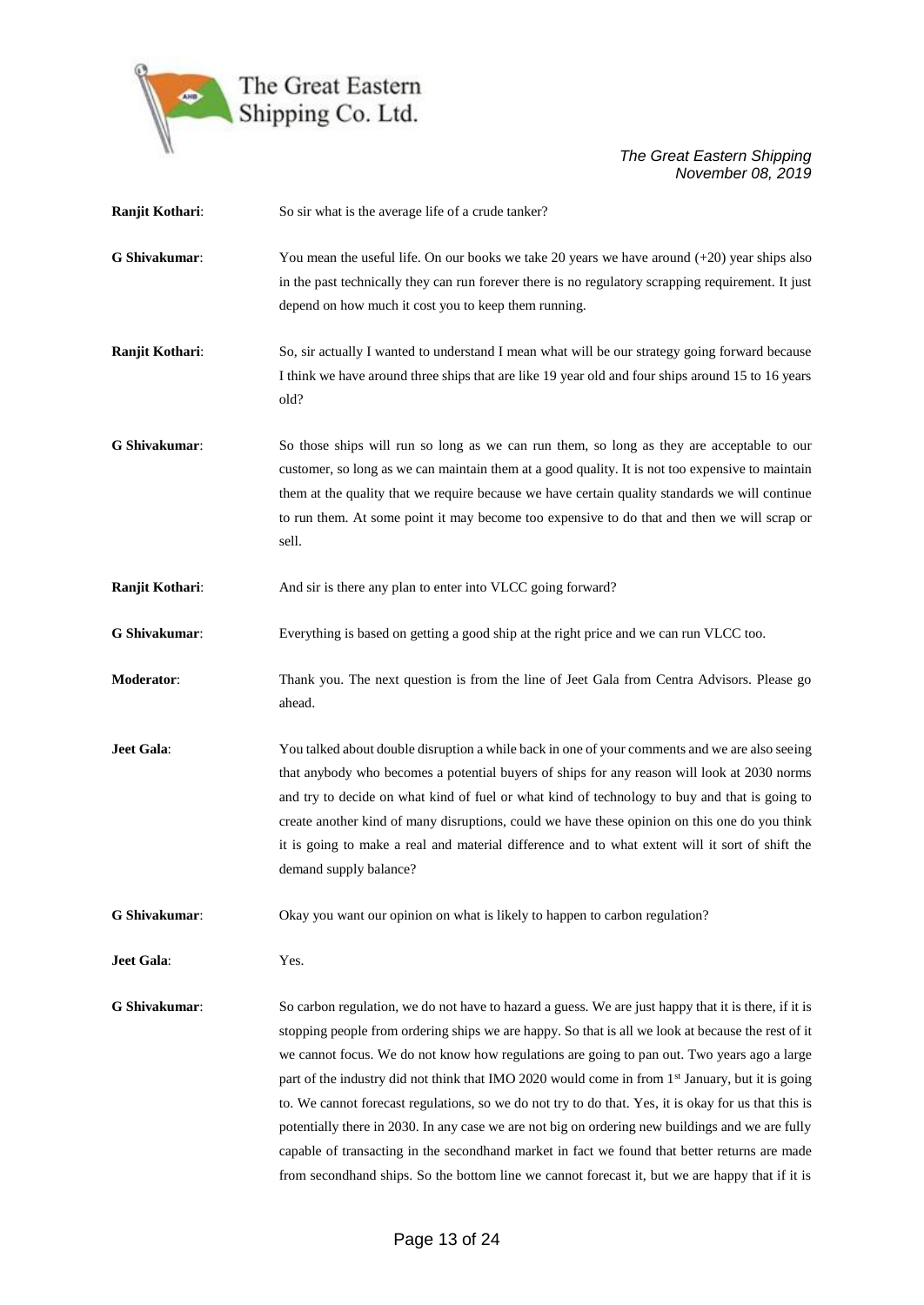

preventing people from ordering too many new ships because that is the only thing that is permanent in our business. New ships which stay for 15, 20, 25 years that is the only permanent thing in our business.

**Jeet Gala:** But what is your opinion of the way people will forecast when they look at this 2030 norms, do you think it will materially slow down ship ordering?

**G Shivakumar**: Yeah, it has and apparently and that is sort of anecdotal evidence and people talking to people and saying that this is what I am hearing and this is what people are worried about, but it is much slower now to order.

**Jeet Gala:** The next question is if demand supply was a seesaw then what kind of imbalance achieves what kind of price delta so let us say if there is let us say a COSCO event takes away let us say 1% of supply. We have seen some idea of what happens in the short run and some idea what happens in the medium-term after the market sort of recovers from a supply shock like that? So one is what is your opinion of where the segment by segment the ship market is balanced between demand-supply just now and what kind of price delta you would expect? My next question would have been slow steaming would have an impact of I am speculating 5% or 6% overall on an effective reduction in supply, so we just want to get some idea about where the demand supply balance in ships is standing just now?

**G Shivakumar**: So this is a number which we do not know and is sort of unknowable.

**Jeet Gala:** It is just an opinion that is why I am asking for opinion?

**G Shivakumar**: I think the way you represented it is correct that it is a seesaw. We think in crude tanker the seesaw is currently slightly tilted in favor of the ship owner in product tanker it is probably balanced to slightly tilted in favor against the ship owner. LPG it is significantly tilted in favor of the ship owner. In dry bulk probably again the opposite which is titled against the ship owner which is basically from a reading of where the rates are currently. We do not have a number on how much impact there is for particular change in utilization. All we know is at it takes 1% or 2% change in utilization or in the demand-supply balance to take rates up very significantly. I think I have mentioned in the past that 2015 probably saw a change in demand supply balance of not more than 2% for crude tanker and the rates more than doubled in that year. So that is the kind of impact it can have. We do not try to forecast this. All we do is we say the directional call on if the market likely to get together or it is likely to get more over supplied. And if it is likely to get together than we keep our ships open on the spot market. If we think it is going to get oversupplied in the market it is going to get weaker than we try to fix some of our ships out on time charter that is all we can do. So all we can say is \$10,000 for a Suezmax on the spot market is a terrible rate and \$100,000 is a great rate. If we are getting a \$100,000 we are happy to fix as long as possible. If we are getting \$10,000 at the end of spot market we will try to fix as short voyage as possible and we only make these directional calls because we do not have enough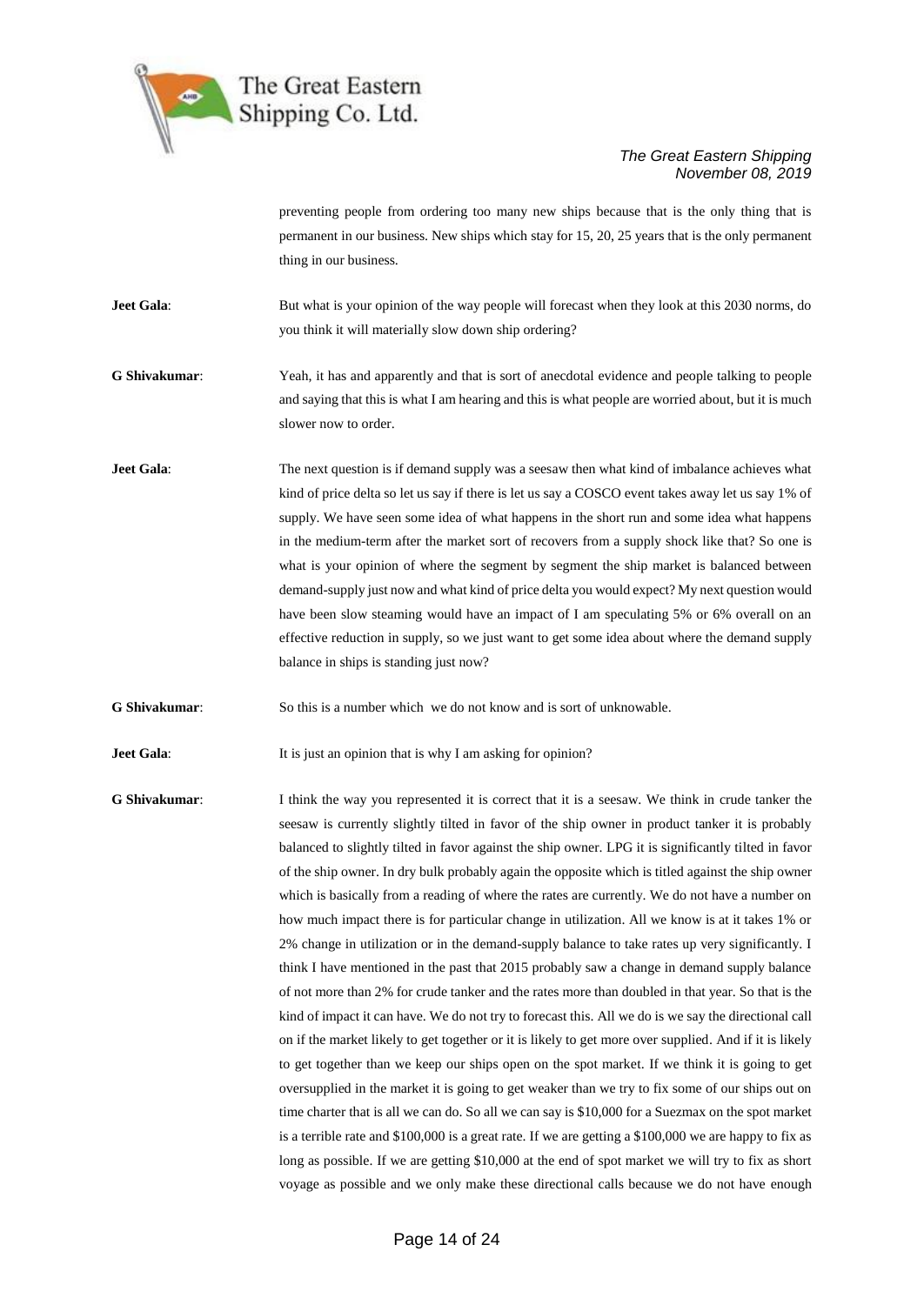

information to make those calls on how much delta of earnings there can be for 1% change in the demand supply balance and we do not even know when there is a 1% change in demand supply balance. For instance, this COSCO ships are probably still out. However the rates it went up close to \$100,000 for Suezmaxes are down below 40,000, nothing explains that in terms of demand and supply balance. We think that there is no point trying to do that number and we do not try to do it. So somebody told me that there is no point trying to know the unknowable and that I think is a very good principle for going through life and markets.

**Moderator**: Thank you. We move to the next question that is from the line of Ankit Panchmatia from B&K Securities. Please go ahead.

**Ankit Panchmatia**: Sir, just wanted your view due to this October fireworks which we kind of experienced in the crude markets, have we fixed our ships during that period of time, what sort or range for our ships which we can or we have kind of fixed up for this shorter voyages any rough numbers behind it if you can provide us?

- **G Shivakumar**: The one thing that you can see directionally is a revenue backlog that we have which we put in our presentation. All I will say is that all our seven Suezmax were operating in the spot market and of them at least five have been re-priced after  $1<sup>st</sup>$  of October. I am not going to get into what rates we have priced at some of them got very lucky, some of them a little less lucky.
- **Ankit Panchmatia:** Sir, just to get your view right as far as opening remarks were concerned so you said that although the charters were fixed in that rate the supplier had a kind of option to reverse those or after seeing the correction in rates, the kind of backdrops from the charters, is the understanding right?
- **G Shivakumar:** So this is a standard part of any shipping fixture. So the customer comes out with an inquiry saying I need a Suezmax to load from particular terminal on  $3<sup>rd</sup>$  - 4<sup>th</sup> December. So they come into the market people bid and they negotiate and accept say the lowest bid. However, it is subject to getting a clearance from the terminal the customer does not own the terminal. I am a refinery. I am taking the ship on charter. I do not own the loading terminal which is owned by say an oil company. I do not own the discharge terminal necessarily which is for maybe of port or it may be my own terminal. I will get approvals for all of that. I also have to check the ships approvals whether the ships is approved in my system. So this takes typically 24 to 48 hours and therefore we call it being put on subjects. It is subject to all those clearances. The receiving and the loading terminal approval all those are required and when that happens then sometimes it is like an option. In effect f you are not able to get an approval at that time you are dropped. It is also acting as an option because if the rates have moved very differently in this time then they have the ability to drop you on the subjects, but after confirmation so I did not mean to say that after they were confirmed that people went back on their contracts that has not happened. This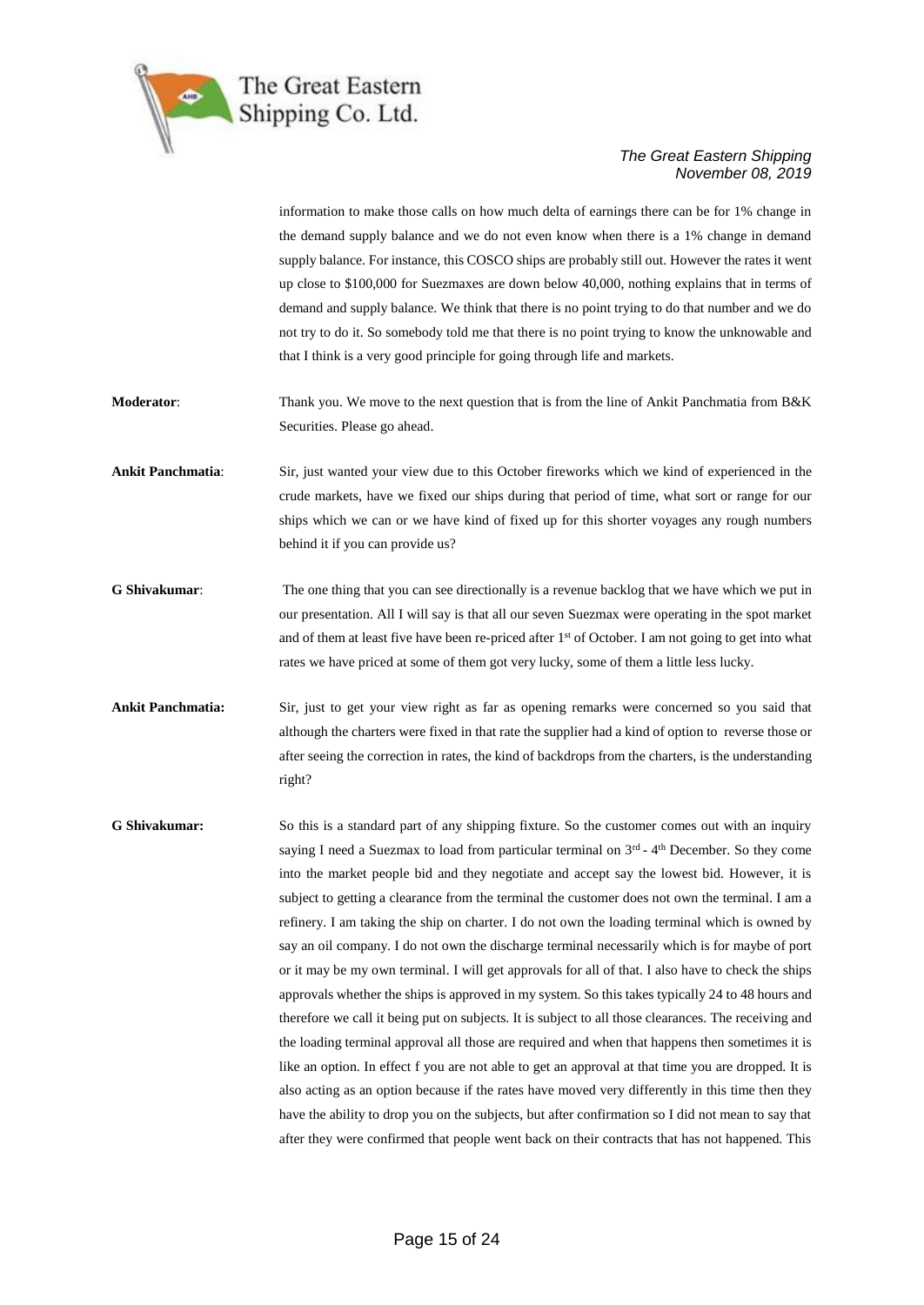

is only when they were on subjects and they got failed. We call it getting confirmed on subjects or getting failed on subjects.

**Anjali Kumar:** Five ships have got approved the subject has been lifted.

**Ankit Panchmatia:** So the voyages were kind of confirmed and the day rates were fixed?

- **G Shivakumar:** Yeah, they were all fixed, and after that they got confirmed. The day rates fixed then voyage gets confirmed.
- **Ankit Panchmatia:** Sir, just want to understand the testing outcome with the scrubbers, it is too earlye to ask that question, but just to get your view?
- **G Shivakumar:** So with the tool that we installed, we have tested them because you have to get them certified as well as working okay from the classification society. We have tested them, and they are working fine obviously we were not running them currently and not on the regular basis, but when we tested them after installation with the standard pass that you have to get a certification, they were absolutely fine. Again how it works out when you are running on a 24x7 365 days we have to see.
- **Ankit Panchmatia:** Maybe just that is what I was coming to early question to ask that do you feel that slow steaming of the scrubber installed fleet would also take place or they would continue to operate at a normal speed versus the charter who is using a worst fuel content and they would kind of try to save their cost by slow steaming.
- **G Shivakumar:** What are the factors that go into deciding on your optimal speed, there are two things one is what is a freight rate and second is what is a fuel cost. So the fuel cost of the non-scrubber ships let us say taking a spread of \$200 is \$600 per ton. The scrubber ship is \$400 per ton. The optimal speed for a non-scrubber ship will be lower than the optimal speed for a scrubber. So that is all the statement we can make. So if the optimal speed for a non-scrubber ship at 600 is 11 knots, the optimal speed for a scrubber ship at \$400 per ton, I am just giving you as a direction, will be 11.5 to 12 knots..

Ankit Panchmatia: But they would be able to operate at the current?

**G Shivakumar**: There is no technical thing about not being able to slow steam.

**Ankit Panchmatia:** Sir, one more forward-looking question would we be looking forward to trim our fleet size even if the rates improvement sustain for say next six months are we looking out to kind of reduce our fleet size?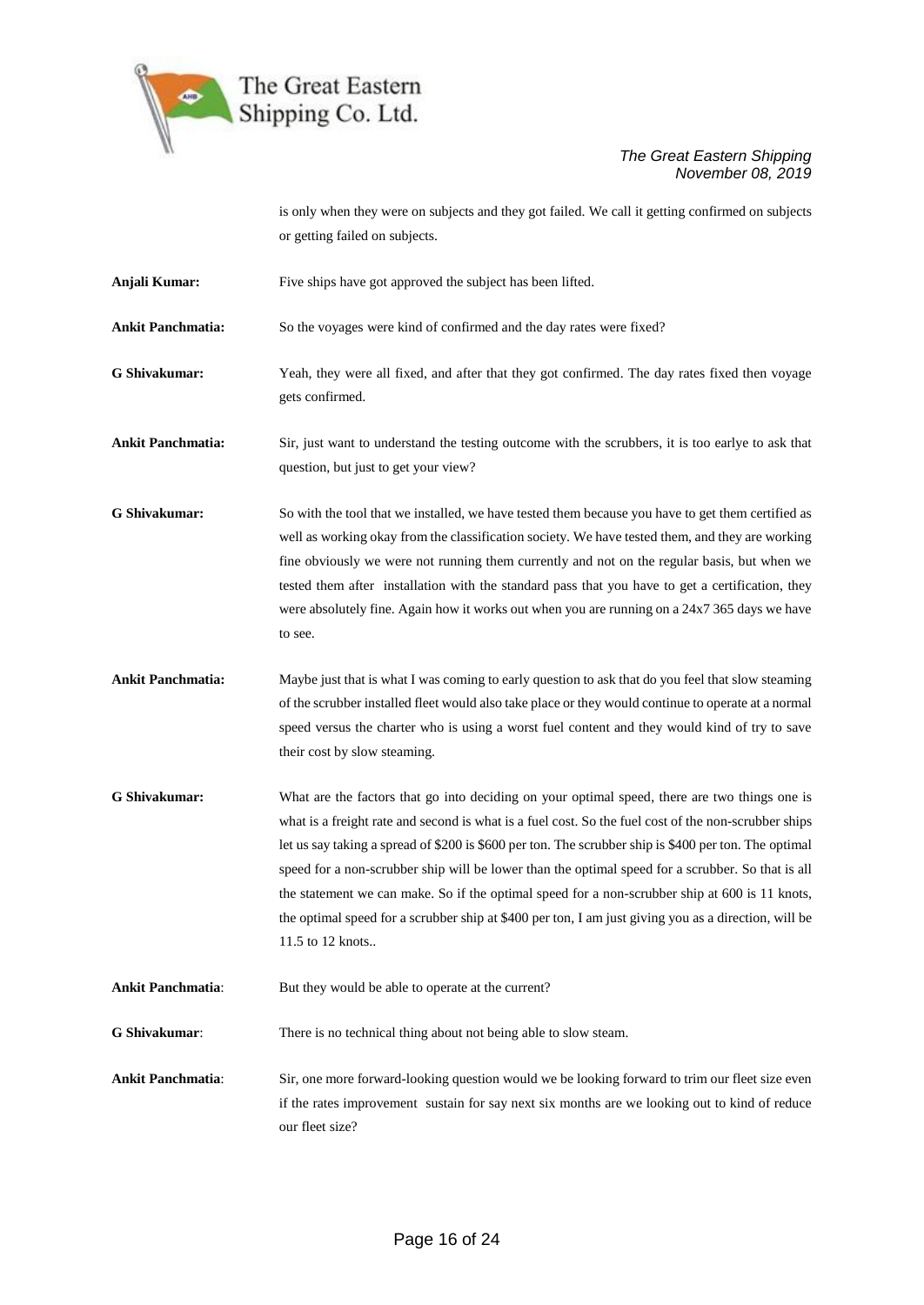

| G Shivakumar:            | See there are two ways in which we can reduce. So not so much fleet size as exposure. So the<br>exposure also comes by owning a ship which is in the spot market. You can reduce that exposure<br>by owning the ship, continuing to own the ship and fixing it out on time charter. If you can get<br>a good charterer who will pay you even if the market falls you can fix it out on time charter. Of<br>course the only way to know 100% sure is to just sell it and put the cash in the bank. So trimming<br>the fleet can be in one of two ways which basically going to reduce your long position. You can<br>reduce it by either fixing out on charter for a reasonable period or by selling the ships. |
|--------------------------|----------------------------------------------------------------------------------------------------------------------------------------------------------------------------------------------------------------------------------------------------------------------------------------------------------------------------------------------------------------------------------------------------------------------------------------------------------------------------------------------------------------------------------------------------------------------------------------------------------------------------------------------------------------------------------------------------------------|
| <b>Ankit Panchmatia:</b> | Are we okay to sell?                                                                                                                                                                                                                                                                                                                                                                                                                                                                                                                                                                                                                                                                                           |
| <b>G</b> Shivakumar:     | We are okay to sell ships. You know you have been following us, Four years ago we had 32<br>ships. Now we have 47 ships.                                                                                                                                                                                                                                                                                                                                                                                                                                                                                                                                                                                       |
| <b>Ankit Panchmatia:</b> | But the NAVs were higher?                                                                                                                                                                                                                                                                                                                                                                                                                                                                                                                                                                                                                                                                                      |
| G Shivakumar:            | That is only the consolidated NAV, We are at a higher standalone NAV I think for many years.                                                                                                                                                                                                                                                                                                                                                                                                                                                                                                                                                                                                                   |
| <b>Ankit Panchmatia:</b> | And sir debt commitment what sort of debt we would plan to over the next half a year?                                                                                                                                                                                                                                                                                                                                                                                                                                                                                                                                                                                                                          |
| G Shivakumar:            | There is no plan in this we have fixed schedule of repayments we have paid about \$100 million<br>in the first six months. We have about \$50 million coming due in the next six months of it a<br>large portion is coming in the next week. On the consolidated basis we have paid down about<br>\$125 to \$130 million. In Great Ship, we have paid on \$25 to \$30 million in the first six months<br>and we have a similar payment to happen in the next six months as well. So this year we are<br>going to trim our debt by about 190 to 200 million. We are also drawing down a little bit of new<br>debt for scrubbers.                                                                                |
| <b>Moderator:</b>        | Thank you. The next question is from the line of Deepak Poddar from Sapphire Capital. Please<br>go ahead.                                                                                                                                                                                                                                                                                                                                                                                                                                                                                                                                                                                                      |
| <b>Deepak Poddar:</b>    | Sir, just wanted to understand like you mentioned that if the rates the tariff of crude tankers or<br>maybe an LPG carriers remain at the current rate what it is you expect EBTIDA margin should<br>improve from current levels right?                                                                                                                                                                                                                                                                                                                                                                                                                                                                        |
| G Shivakumar:            | Yes absolutely. From current levels meaning from last year because the rates are see it comes<br>down to very simple thing the operating cost are not different from previous year. So if our<br>revenues go up then it means that our EBITDA will go up.                                                                                                                                                                                                                                                                                                                                                                                                                                                      |
| <b>Deepak Poddar:</b>    | So for quarter what rate at the current EBITDA margin level so what rates goes behind your<br>crude tanker?                                                                                                                                                                                                                                                                                                                                                                                                                                                                                                                                                                                                    |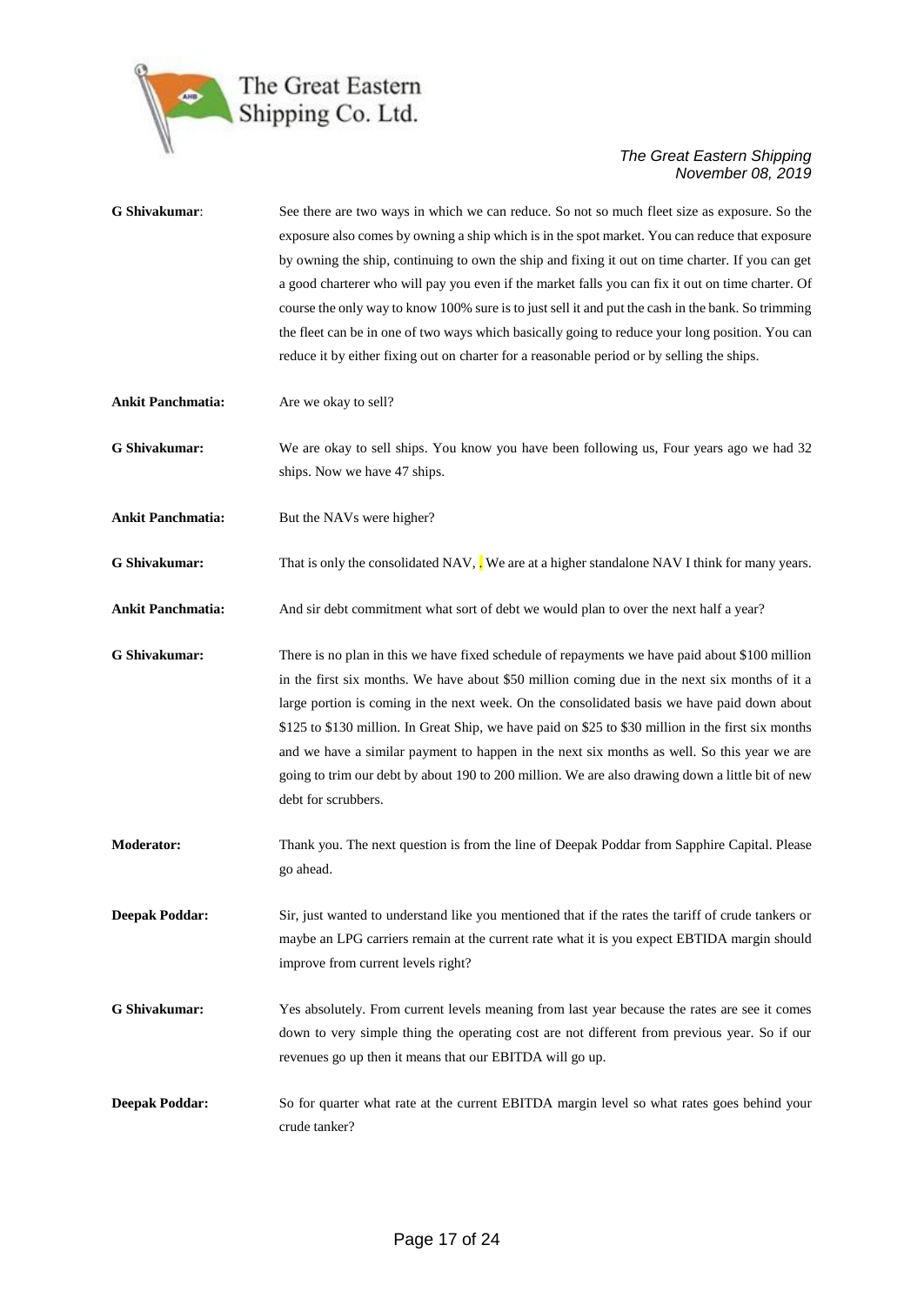

| G Shivakumar:         | We put a number in the presentation we earned I think on average \$16,000 the crude tankers. So                                                                                                                                                                                                                                                                                                                                                                                                                                                                                                                                                                                                                                                                                                                                                                                                                                                                                                                                                                                                                                                                                                                                                                                                                                                                                                                                                                                                                                                                                                                                                                                                                        |
|-----------------------|------------------------------------------------------------------------------------------------------------------------------------------------------------------------------------------------------------------------------------------------------------------------------------------------------------------------------------------------------------------------------------------------------------------------------------------------------------------------------------------------------------------------------------------------------------------------------------------------------------------------------------------------------------------------------------------------------------------------------------------------------------------------------------------------------------------------------------------------------------------------------------------------------------------------------------------------------------------------------------------------------------------------------------------------------------------------------------------------------------------------------------------------------------------------------------------------------------------------------------------------------------------------------------------------------------------------------------------------------------------------------------------------------------------------------------------------------------------------------------------------------------------------------------------------------------------------------------------------------------------------------------------------------------------------------------------------------------------------|
|                       | that is the number which has gone into these results that built into the results.                                                                                                                                                                                                                                                                                                                                                                                                                                                                                                                                                                                                                                                                                                                                                                                                                                                                                                                                                                                                                                                                                                                                                                                                                                                                                                                                                                                                                                                                                                                                                                                                                                      |
| <b>Deepak Poddar:</b> | And currently I think the rates are in the range of 30,000 to 40,000?                                                                                                                                                                                                                                                                                                                                                                                                                                                                                                                                                                                                                                                                                                                                                                                                                                                                                                                                                                                                                                                                                                                                                                                                                                                                                                                                                                                                                                                                                                                                                                                                                                                  |
| G Shivakumar:         | Yeah something like that.                                                                                                                                                                                                                                                                                                                                                                                                                                                                                                                                                                                                                                                                                                                                                                                                                                                                                                                                                                                                                                                                                                                                                                                                                                                                                                                                                                                                                                                                                                                                                                                                                                                                                              |
| <b>Deepak Poddar:</b> | So that still gives you a good opportunity that we can see a big jump if this rate is sustained<br>going forward?                                                                                                                                                                                                                                                                                                                                                                                                                                                                                                                                                                                                                                                                                                                                                                                                                                                                                                                                                                                                                                                                                                                                                                                                                                                                                                                                                                                                                                                                                                                                                                                                      |
| <b>G</b> Shivakumar:  | That is correct. However, Product tanker are not so great, but yes.                                                                                                                                                                                                                                                                                                                                                                                                                                                                                                                                                                                                                                                                                                                                                                                                                                                                                                                                                                                                                                                                                                                                                                                                                                                                                                                                                                                                                                                                                                                                                                                                                                                    |
| <b>Deepak Poddar:</b> | I wanted to understand that what is that EBITDA margin level that you are talking about when<br>you are seeing that if this rate has to sustain what levels we can reach in terms of EBITDA<br>margin level?                                                                                                                                                                                                                                                                                                                                                                                                                                                                                                                                                                                                                                                                                                                                                                                                                                                                                                                                                                                                                                                                                                                                                                                                                                                                                                                                                                                                                                                                                                           |
| G Shivakumar:         | One it is not EBITDA margin. We do not even look at it because the costs are more or less fixed<br>with a very small variation. The whole game is in the TCY which is the day rate which is earned.<br>So if the day rates are up we make a higher EBITDA. So that is all which is there so all we are<br>looking at is our crude tanker slightly to earn more than \$16,500 then the EBITDA goes up. So<br>let me put it a different way at today spot. So if we had to price every one of our ships at todays<br>spot rates. In bulk carriers, it would be earning lower than this because bulk carrier are earning<br>\$10,000-\$11,000 a day in todays spot market as per the index. I am not talking of our fixtures.<br>Crude tankers are earning somewhere around \$30,000 a day which is higher than this. Product<br>tankers are earning somewhere around this number maybe marginally down, LPG ships are<br>earnings around this number. So overall because of the crude tanker impact yeah but that should<br>be higher just based on today's rate. I am not giving you forward-looking statements on our<br>results, but all you have to look at is the results of Q2 FY20 included crude carrier at 16.5,<br>product tankers at 14.9, bulk carrier at 13 and LPG at 20 is the market and you know our spot<br>exposure as well because we give that as well. So with that spot exposure is it likely to be higher<br>or lower. So because you know what is happening in the spot markets. So if that spot market is<br>better than that it is likely that our EBITDA will go up again. I am not taking into account all<br>the currency related stuff that come in, I am talking about operating EBITDA. |
| <b>Moderator:</b>     | Thank you. The next question is from the line of Chintan Shah from Sameeksha Capital. Please<br>go ahead.                                                                                                                                                                                                                                                                                                                                                                                                                                                                                                                                                                                                                                                                                                                                                                                                                                                                                                                                                                                                                                                                                                                                                                                                                                                                                                                                                                                                                                                                                                                                                                                                              |
| <b>Chintan Shah:</b>  | If I look at your presentation shipping revenue standalone our TCY rate obviously has increased<br>quite a bit across the categories shipping categories our revenues days has gone down 10% on a<br>YoY basis. Revenues are marginally down on a YoY basis primarily because of the spot mix<br>between these two periods are different is the right understanding?                                                                                                                                                                                                                                                                                                                                                                                                                                                                                                                                                                                                                                                                                                                                                                                                                                                                                                                                                                                                                                                                                                                                                                                                                                                                                                                                                   |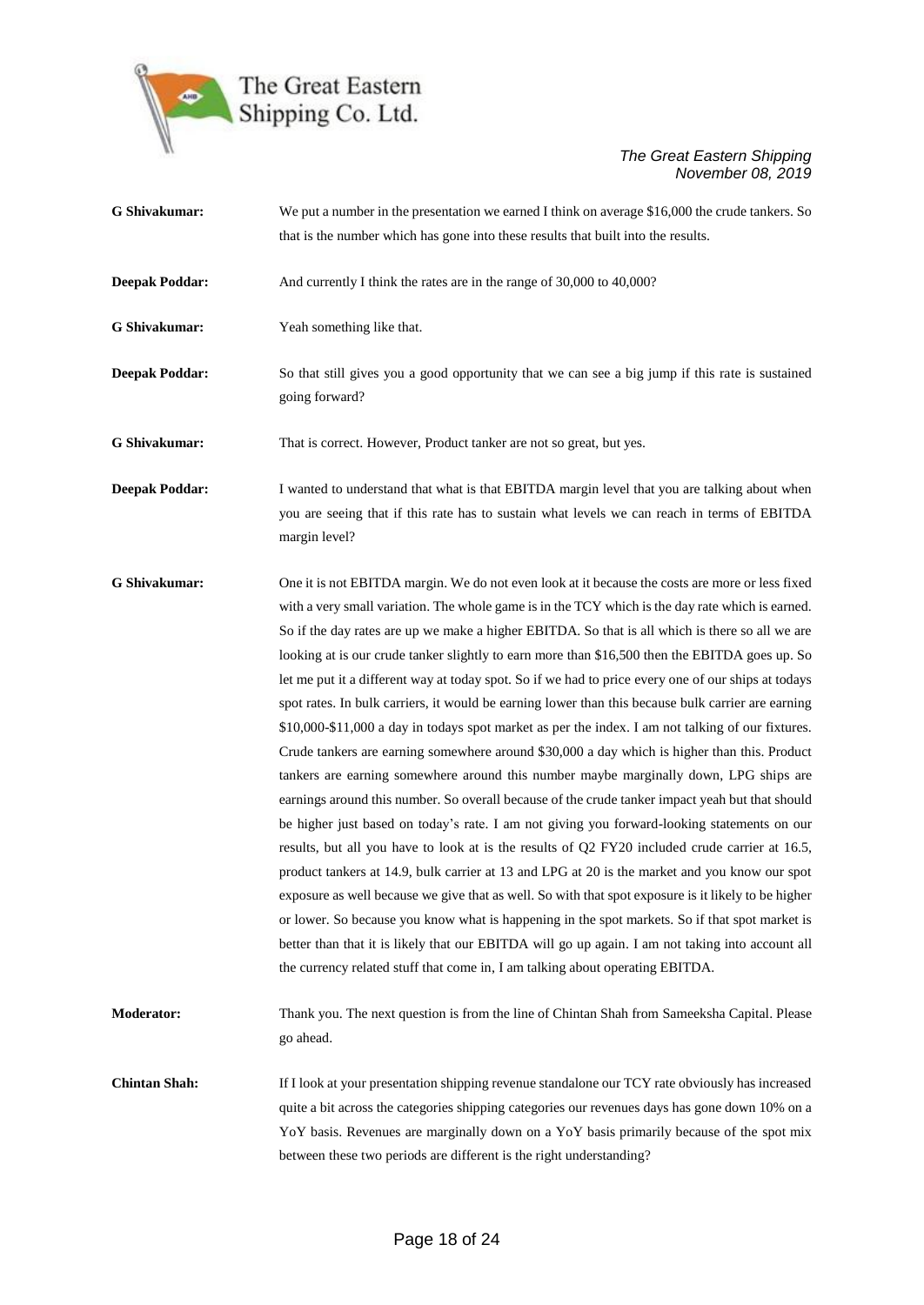

| G Shivakumar:        | Actually not, the revenue days have come down because we have sold a couple of ships. We<br>sold one gas carrier which was delivered out in May this year. We sold one bulk carrier which<br>was delivered in Q3 FY19. So it is just those ships have come off.                                                                                                                                                                                                                                                                                                                                                                                       |
|----------------------|-------------------------------------------------------------------------------------------------------------------------------------------------------------------------------------------------------------------------------------------------------------------------------------------------------------------------------------------------------------------------------------------------------------------------------------------------------------------------------------------------------------------------------------------------------------------------------------------------------------------------------------------------------|
| <b>Chintan Shah:</b> | So, but that will reflect the revenue whatever ship trading you do buying or selling that get<br>reflected in shipping days, revenue days?                                                                                                                                                                                                                                                                                                                                                                                                                                                                                                            |
| G Shivakumar:        | Yeah all I am saying is that we have less ships than we had last year and therefore the revenue<br>days came down.                                                                                                                                                                                                                                                                                                                                                                                                                                                                                                                                    |
| <b>Chintan Shah:</b> | So 10% drop in revenue was because of that?                                                                                                                                                                                                                                                                                                                                                                                                                                                                                                                                                                                                           |
| G Shivakumar:        | See revenue days is also a function of how many ships are in dry dock at any particular time. So<br>if you have lot of bunching of dry docks then you will have lower revenue days as well.                                                                                                                                                                                                                                                                                                                                                                                                                                                           |
| <b>Chintan Shah:</b> | So may be these are the couple of reasons where revenues were flat or slightly lower even though<br>the rates were higher?                                                                                                                                                                                                                                                                                                                                                                                                                                                                                                                            |
| G Shivakumar:        | Again there is a fuel cost impact in this so you will have to look at it net of fuel cost.                                                                                                                                                                                                                                                                                                                                                                                                                                                                                                                                                            |
| <b>Chintan Shah:</b> | I am not looking at EBITDA I am just looking at plain simple revenue number?                                                                                                                                                                                                                                                                                                                                                                                                                                                                                                                                                                          |
| G Shivakumar:        | Revenue meaning you are looking at the top line right?                                                                                                                                                                                                                                                                                                                                                                                                                                                                                                                                                                                                |
| <b>Chintan Shah:</b> | Yes 700.                                                                                                                                                                                                                                                                                                                                                                                                                                                                                                                                                                                                                                              |
| G Shivakumar:        | See that is before fuel cost if you want to do an analysis of it, I suggest you look at the TCY<br>level because the fuel is a pass through, but it appears in our account as a separate line item, so<br>we account for it for a gross level and then we have fuel cost. Also that 10% reduction basically<br>4,285 came to 4,040 so it is a drop of 240 which is a 6% reduction about a 6% reduction. Do not<br>see the incharter tonnage. The inchartered tonnage is basically we had an opportunity to take in<br>and give out on charter so that is just a trading which was done. Again contract which we had<br>we took in ships from outside. |
| <b>Chintan Shah:</b> | So even that 6% drop resulted in a slightly lower revenue even though TCY rates were sharply<br>higher compared to the previous year same period?                                                                                                                                                                                                                                                                                                                                                                                                                                                                                                     |
| G Shivakumar:        | Yeah.                                                                                                                                                                                                                                                                                                                                                                                                                                                                                                                                                                                                                                                 |
| <b>Chintan Shah:</b> | So I was just disconnected between the rates are higher there were slight lower revenue days,<br>but revenue was kind of flattish overall slightly lower than previous year same quarter so just<br>wanted to understand why that was and secondly in terms of our cash flows if I look at 580 odd                                                                                                                                                                                                                                                                                                                                                    |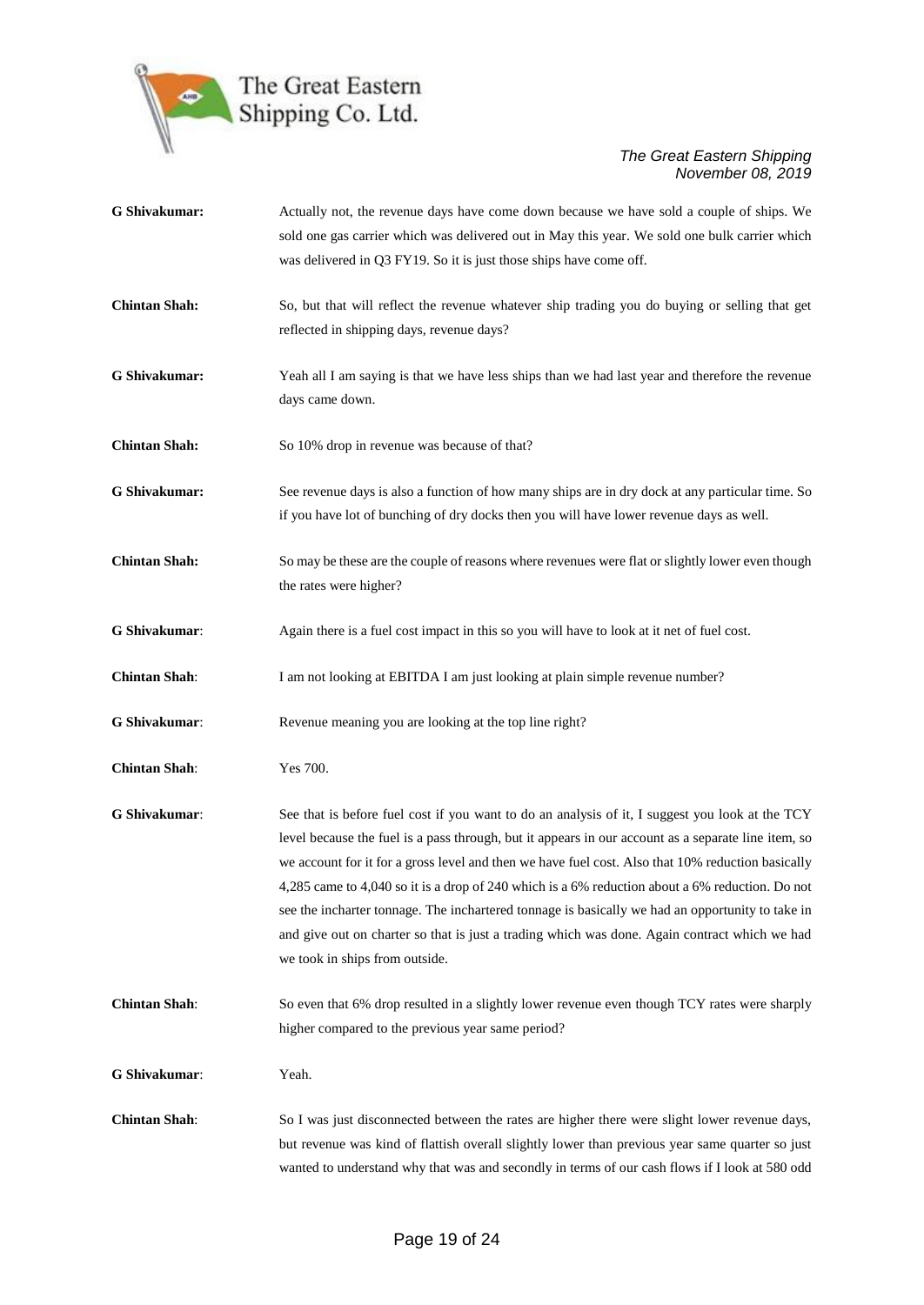

crores as you already mention that the debt levels are almost at your comfort level you can add another 100 million odd number if you find a good asset to buy in the market right now, so we are not looking on very heavy CAPEX because already you say that you shifted your scrubber CAPEX next year in first half so it will come in Q4 or Q1 of this year or next year. So the CAPEX will be lower overall this year, are we looking at further buybacks or any dividend payout higher dividend payout because we will left with high cash?

- **G Shivakumar**: So couple of things CAPEX is governed by two things. One is the availability of money to do investment and second is the prices at which assets are available to buy. So, both have to come together for us to do CAPEX. Currently assets are not really at a price where we would like to buy so that is one. Second is coming to other opportunity, the buyback is already going on as you know, and it started in June and it gets over in December. Now we cannot start another buyback for 12 month after we close this buyback so that is out of the question at least in the short term. On the third point on dividend that something the board will consider when we get a clearer idea on what the P&L is likely to be here.
- **Moderator**: Thank you. The next question is from the line of Saurabh Sharma as an Individual Investor. Please go ahead.
- **Saurabh Sharma**: I had a question about the IMO impact that you said has not really come into play as yet, what would be the key monitorable or monitorables according to you which would signal to you that IMO related demand is starting to come in and has been reflected in the prices I mean the price be only monitorable?
- **G Shivakumar:** No, actually one of the things that you will get is what is happening to refinery run, so what is the IMO impact. The IMO impact is that in order to produce the extra low sulfur fuel which is required with effect from 1<sup>st</sup> Jan refinery runs potentially have to increase in order to produce more of the middle distillate which will either be used in blending or which may be used directly in ships and therefore refinery runs have to go up and that is one of the reasons why we had a fairly weak market during the last two quarters because refinery runs were quite poor. So one of the indicators will be when refinery run start picking up. We have already seen reports from oil research firms saying they are expecting that with the quantity of flows which have been fixed so far that refinery runs in Asia are probably up 1.5 million barrels a day for November and they are expecting 2 million barrels a day for December. If that happens then you should have a tightening of the tanker market. One they will have to be loading crude going in and then there will be refine products coming out. So that is the monitorable, clearly that what is happening with refining runs.

**Saurabh Sharma:** And in addition for the tanker market, is IMO also expected to have an impact on the dry bulk markets and others markets as well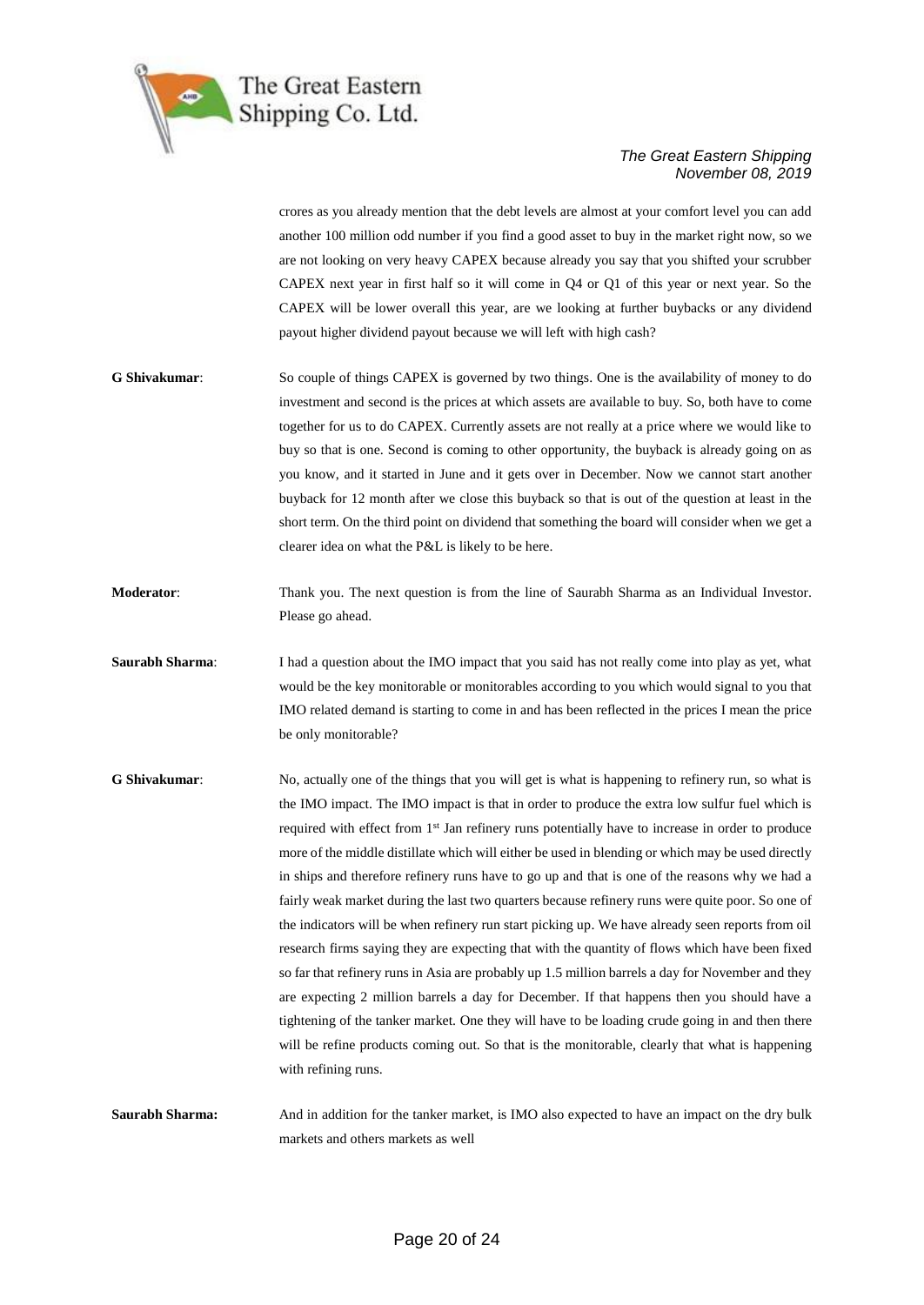

| G Shivakumar:     | Yeah so IMO will have impact in the tanker market is on account of the demand for ship itself<br>that there is no cargo likely potentially to be carried in order to ensure the IMO demand is met<br>or the change in specifications met. In the case of all ships there could be an impact because of<br>the higher cost of fuel. Now one thing is sure that the new fuel whatever is used will be more<br>expensive than high sulfur pure oil. When the cost of fuel is higher the optimal speed is lower<br>in order for us to maximize TCY. Our function always is to maximize the time charter yield of<br>our ships. So when price of fuel become higher with effect from December or January or when<br>we have to use more expensive fuel. Thus speeds are expected to drop in order to make the |
|-------------------|----------------------------------------------------------------------------------------------------------------------------------------------------------------------------------------------------------------------------------------------------------------------------------------------------------------------------------------------------------------------------------------------------------------------------------------------------------------------------------------------------------------------------------------------------------------------------------------------------------------------------------------------------------------------------------------------------------------------------------------------------------------------------------------------------------|
|                   | optimal speed it will affect all kinds of ships because all of them work on the same base.                                                                                                                                                                                                                                                                                                                                                                                                                                                                                                                                                                                                                                                                                                               |
| Saurabh Sharma:   | And just one other question in addition to the IMO I could gather one additional thing which<br>you mentioned was the shifting from conventional fuel to say LNG fuel or may be alternative<br>fuels in the future other than these two factors in the longer term let us say medium to long term<br>let us say 5 to 10 years from now, do you see any other special drivers for the shipping market<br>to sort of tighten up for I am just trying to get to the downturn that has been in the market for the<br>past 10 years like you said for any other long term drivers for the market to change?                                                                                                                                                                                                   |
| G Shivakumar:     | No, nothing that we can see as of now. Again regulations are coming in all the time one thing<br>which is sort of we are fairly confident of that there will be lot of regulations coming in and<br>therefore people who are looking to make investments will think long and hard before making<br>any investment in very long life assets. So if you order a ship now tanker it will come in 2020<br>or 2021, most probably you expect it to run till 2041 at least and if you have a worry about what<br>can happen to regulation in 2025 or 2030 than obviously you will have to think quite a bit before<br>you make that CAPEX.                                                                                                                                                                     |
| Moderator:        | Thank you. The next question is from the line of Jeet Gala from Centra Advisors. Please go<br>ahead.                                                                                                                                                                                                                                                                                                                                                                                                                                                                                                                                                                                                                                                                                                     |
| <b>Jeet Gala:</b> | Sir, could you give us your opinion of up the value chain if there is a sudden spike in new build<br>orders how the shipyard capacities will pan out? Can they even take a big spike in orders, you<br>already told us that mothball shipyards cannot come back, but exactly how much spare<br>production capacity is lying with the shipyards just give us a sense of that?                                                                                                                                                                                                                                                                                                                                                                                                                             |
| G Shivakumar:     | Couple of years ago the order book would probably have been 50% higher than it is today. So<br>what you are seeing at 7% and 9% for tankers could probably have been in the teens or maybe<br>higher also. So a lot of that capacity is there, if you wanted to order a ship you could certainly<br>order and you could certainly find a slot to order a ship and that would be delivered probably in<br>the first half of 2021. So that capacity will be a function of what the prices are but for now let us<br>just say that there is enough capacity to build the ships than are ordered. So at least among the<br>major yards which are the survivors there is enough capacity.                                                                                                                     |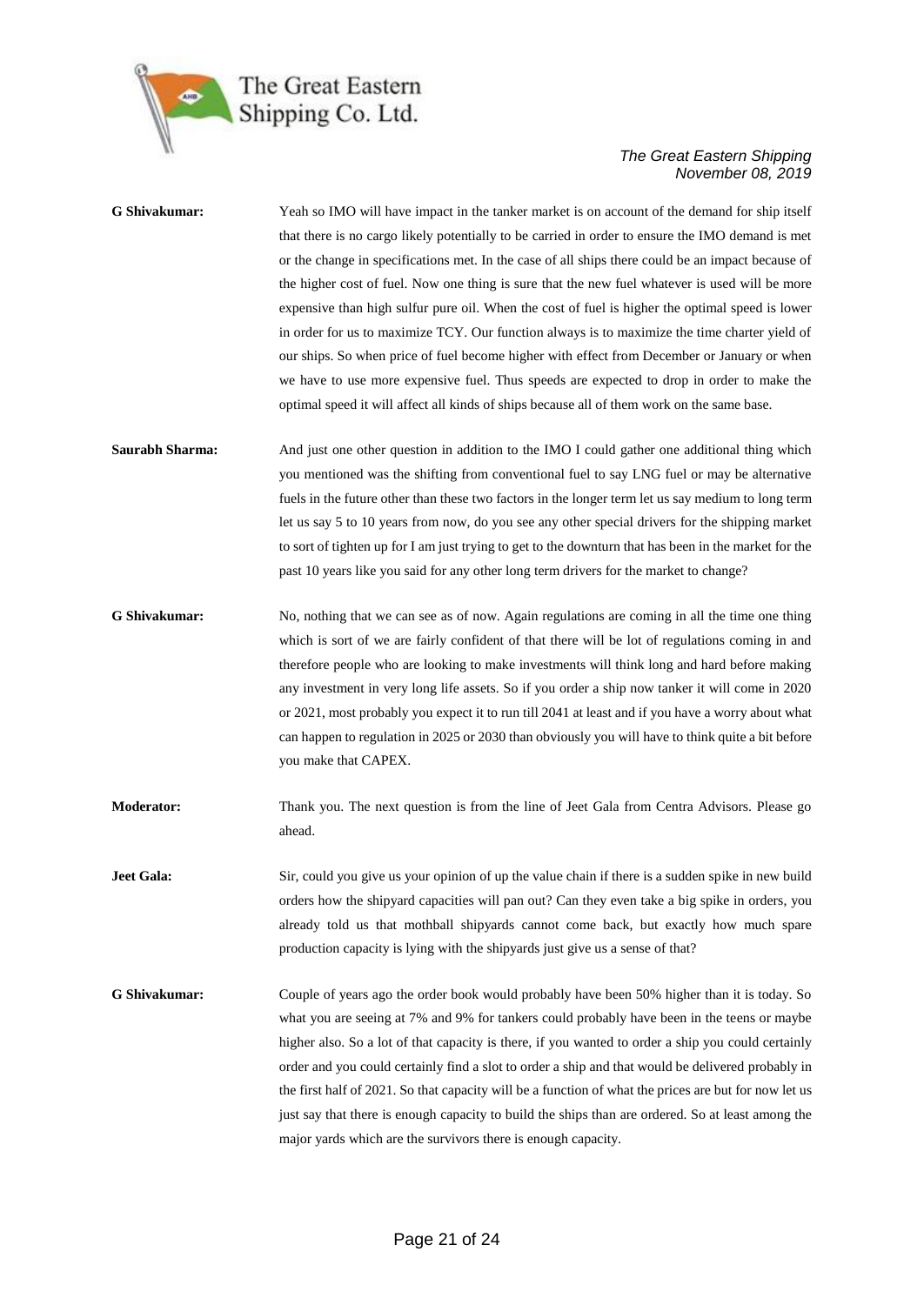

| Jeet Gala:           | If we were to just theoretically get a repeat of those 2008-2009 spike some 30%, 35%, 40% of                                                                                                                                                                                                                                                                                                                                                                                                                                                                                                                                                                                                                                                                                                                                                                                                                                                                                                                                                                                                                                                                                                                                                                                                                                                                                                                                                                                                                                                 |
|----------------------|----------------------------------------------------------------------------------------------------------------------------------------------------------------------------------------------------------------------------------------------------------------------------------------------------------------------------------------------------------------------------------------------------------------------------------------------------------------------------------------------------------------------------------------------------------------------------------------------------------------------------------------------------------------------------------------------------------------------------------------------------------------------------------------------------------------------------------------------------------------------------------------------------------------------------------------------------------------------------------------------------------------------------------------------------------------------------------------------------------------------------------------------------------------------------------------------------------------------------------------------------------------------------------------------------------------------------------------------------------------------------------------------------------------------------------------------------------------------------------------------------------------------------------------------|
|                      | global capacity gets ordered, do you think the industry can take it?                                                                                                                                                                                                                                                                                                                                                                                                                                                                                                                                                                                                                                                                                                                                                                                                                                                                                                                                                                                                                                                                                                                                                                                                                                                                                                                                                                                                                                                                         |
| G Shivakumar:        | No, that it cannot do. Yard capacity has come down from the 2008-9 levels quite significantly.                                                                                                                                                                                                                                                                                                                                                                                                                                                                                                                                                                                                                                                                                                                                                                                                                                                                                                                                                                                                                                                                                                                                                                                                                                                                                                                                                                                                                                               |
| <b>Jeet Gala:</b>    | Could we get a number how much do you think the industry can take and how much do you<br>think it cannot take?                                                                                                                                                                                                                                                                                                                                                                                                                                                                                                                                                                                                                                                                                                                                                                                                                                                                                                                                                                                                                                                                                                                                                                                                                                                                                                                                                                                                                               |
| G Shivakumar:        | So if you have an order book which went up to 25% of current it means that the market is<br>extremely strong. Now you need to look at not just capacity by itself but what can drive that<br>capacity. It means that ship values have gone up very significantly. It also means that not just<br>secondhand ships, but new building values have gone up significantly. Yards are shut down or<br>inactive or even dry docks at big yards which are still operational. They have just reduced their<br>capacity from 9 dry docks to 7 because they wanted to reduce the capacity. To reactivate those<br>two dry docks at that yard, major shipyard company will not take too much time. It is a function<br>of the price that is being paid. The VLCC which are today at \$95 million new building went to<br>\$120 million, you will get more capacity. So it is an iterative thing which is at what price will<br>you get what capacity. Again you will only see it when it happens, but suffice to say that at 20%<br>higher price you will get more capacity coming in because owners will begin ordering and again<br>because owner behavior may be different and they will be keen to order because the market is<br>so strong, but again the worry about what can happen to regulation and technology is going to<br>be there all the time. So if you have a very strong year, next year I suspect you will not get the<br>same ordering spike that you saw in 2015-2016 for crude tankers because of the worry about<br>regulations. |
| <b>Moderator:</b>    | Thank you. The next question is from the line of Deep M from One-up Financial Consultants.<br>Please go ahead.                                                                                                                                                                                                                                                                                                                                                                                                                                                                                                                                                                                                                                                                                                                                                                                                                                                                                                                                                                                                                                                                                                                                                                                                                                                                                                                                                                                                                               |
| Deep M:              | Just wanted to understand so this scrubber installation you mentioned could have been delayed<br>because of the high rates prevailing in the last two months. If a lot of ships go in for scrubber<br>installation earlier next year would not that lead to certain more tightness just that the time IMO<br>regulations will actually kick in?                                                                                                                                                                                                                                                                                                                                                                                                                                                                                                                                                                                                                                                                                                                                                                                                                                                                                                                                                                                                                                                                                                                                                                                              |
| <b>G</b> Shivakumar: | That is something that I should have touched on and thank you for asking the question yes you<br>are absolutely correct. The tightness what has happened is that they should have been tightness<br>in this quarter, and we were expecting there will be tightness in this quarter because of ships<br>going into the yard for scrubber installation and that capacity getting taken out. Now that<br>capacity got taken out by the sanction and as a result of which the market went up anyway and<br>scrubber ships have got postponed. So that is still lying in reserve to help us at some point in<br>future and that is going to happen sometime hopefully in H1 and as you very correctly pointed<br>out that is the time when you will have the disruption of IMO and potentially more trade flows<br>and may be less ships which are available to carry those cargos. So it is sort of I do not know if                                                                                                                                                                                                                                                                                                                                                                                                                                                                                                                                                                                                                             |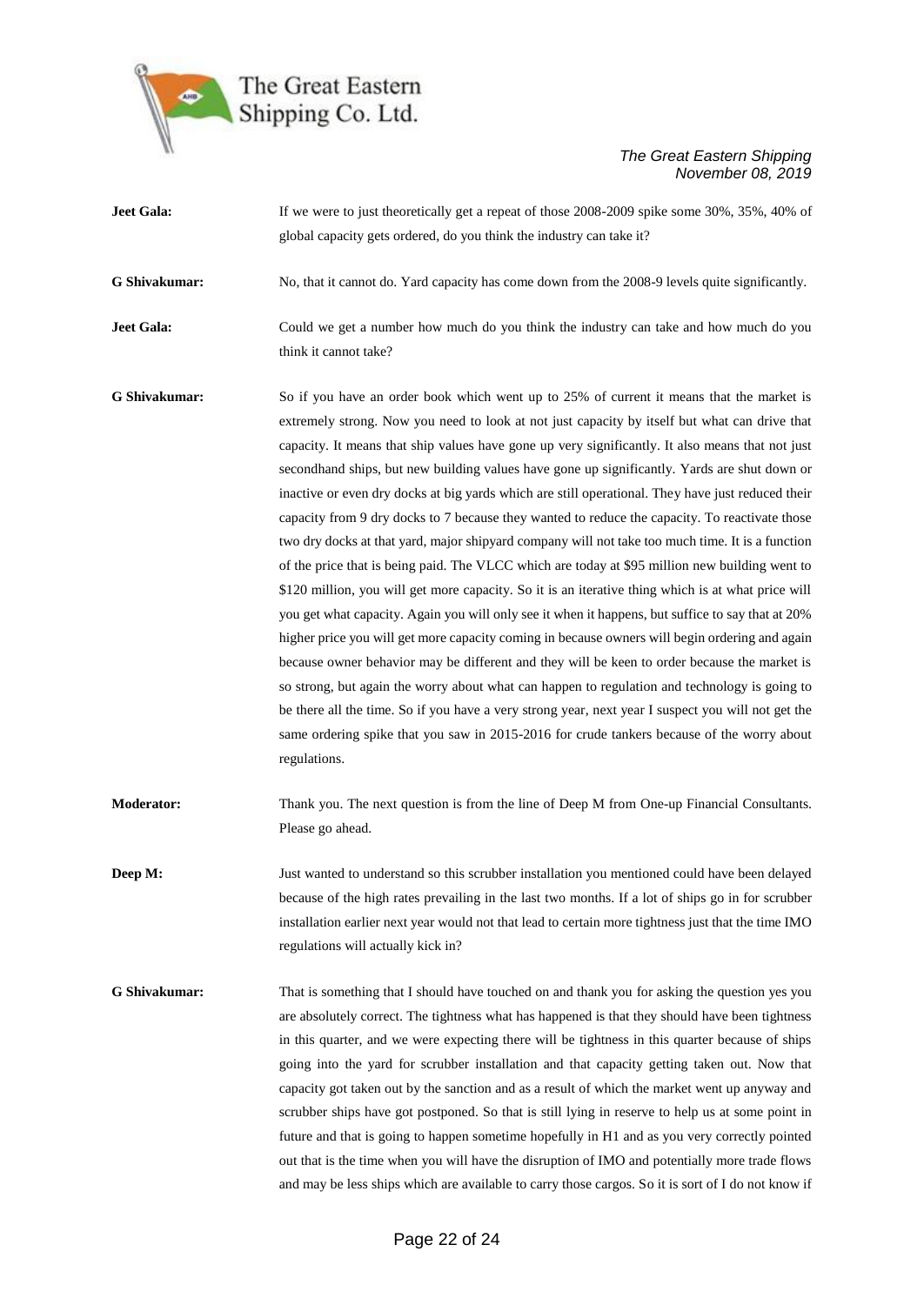

it will get much tighter, but at least it is sort of safety which is there if the rates drop to very low level let us say that the Suezmax goes back to \$10,000 which we saw in the summer of 2018 go down to \$10,000 a day in the spot market. All the scrubber people who intend to fit scrubber will go towards the shipyards to fit the scrubber and again you will have a self-correcting thing because supply will get reduced and again the rates go up again. Now how much they go up whether they go from 10 to 30 or 10 to 60 we do not know but yes that is something which is still there in reserve.

**Deep M:** And how long do you think that could play out for like it will be a quarter or two quarters?

**G Shivakumar:** Couple of quarter I suspect because that will all get done in if the market is weak again. It is a sort of loop because suddenly let us say that we put one of our ships in March and then everybody is putting their ships in March and then the rate picks up to \$50,000, then we postpone the next ship going in because we want to earn \$50,000 which then postponed goes later on. So there is a feedback loop but let us see how it plays out. Again it is going to be interesting.

**Deep M:** And secondly on the product tanker, if tightness in crude actually plays out would not this spillover benefit the product tanker I know you mentioned that currently the rates are more in favor of charterers, so I want to know what happens on the product side?

**G Shivakumar:** Lot of people were expecting the product rate would pick up very significantly by now. Again it is a function of refinery runs, as I mentioned have been poor, and therefore that means less cargo for product tanker to carry. Product tankers gets affected by crude trade to the extent that when Aframax rates are very strong LR 2 which are basically Aframax which can carry clean products they switch to carry crude oil which means that the supply of product tanker shrinks to that extent and then it takes that market up. That is the only common shift between the product tanker space and the crude tanker space. So it is disappointing that product tankers have not started doing well by now but let us see if refinery runs were actually picking up in November then you should start seeing that impact.

**Deep M:** So that would be the only spillover I mean if you require more diesel for ships that do not have to go then the demand for the product tanker itself also would go up eventually?

**G Shivakumar**: Yes it should go up. So if you had asked six to nine months ago most people were saying we will go to gas oil which is diesel basically rather than low sulfur fuel oil because we are worried about the quality of low sulfur fuel oil. There are some who will use blend, some of it be straight burn. You do not what the quality will be. We still have concerns about the quality, and we will have to do a lot of test before we start using it, but it appears that more people are getting with the idea of using low sulfur fuel oil. We do think that there will be more gas oil transportation demand which means product tankers should have more trade.